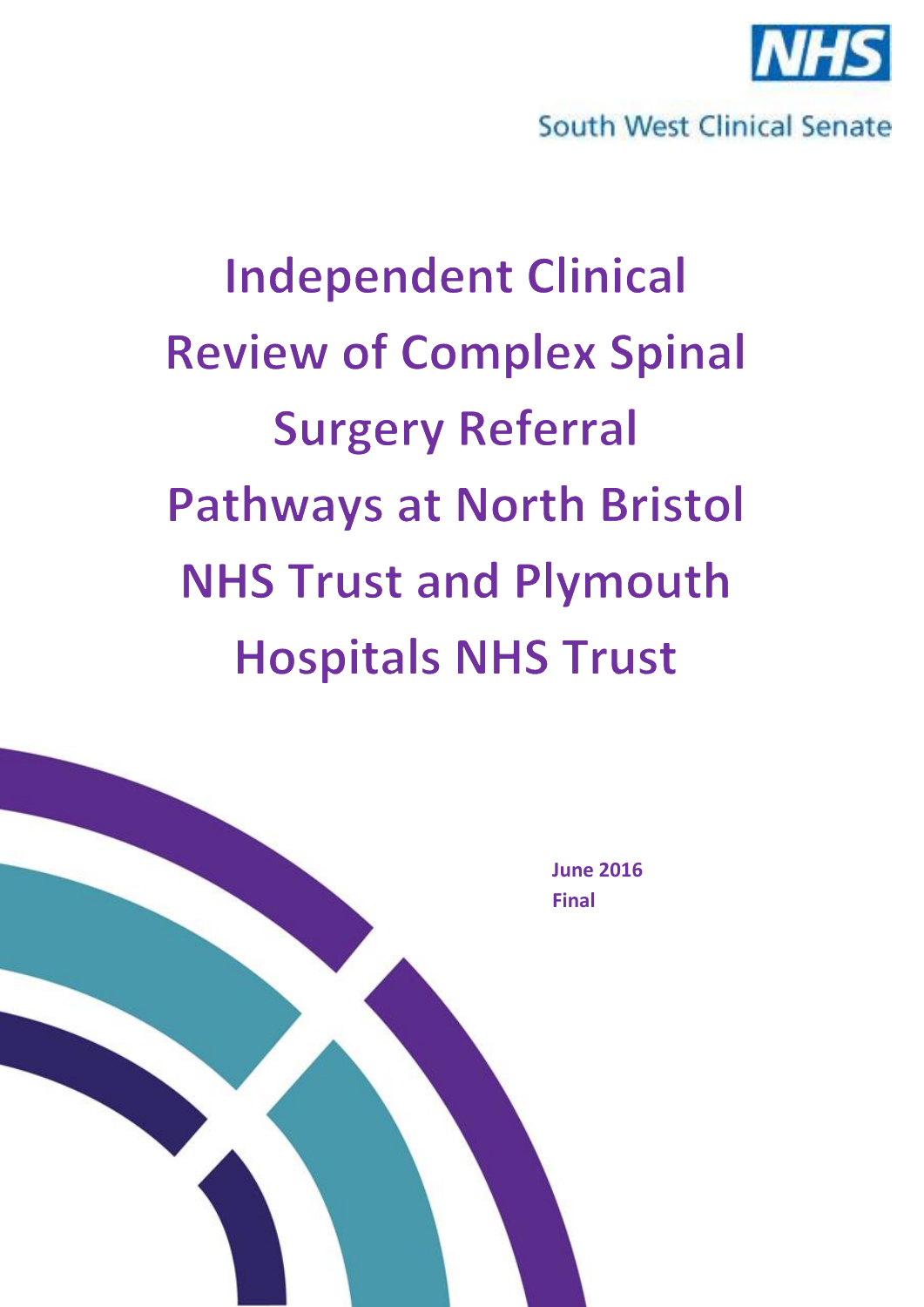#### **Chair's Foreword**

This report has been produced by the South West Clinical Senate at the request of the Specialised Commissioning team for Orthopaedics, Neurosurgery and Spinal Surgery. It examines the antecedents and circumstances around the difficulties in meeting the demand for complex spinal surgery at Plymouth Hospitals Foundation Trust and North Bristol NHS Trust.

The document then goes on to make recommendations to restore a sustainable equilibrium whereby the NHS can meet its responsibilities to its citizens with respect to availability of assessment and appropriate intervention of spinal problems.

As a circumscribed piece of work it has not attempted to engage all the extended stakeholders in spinal surgery, and related disciplines of physiotherapy, pain management and rehabilitation. The considered findings of the panel, drawn from experts across the UK, should form the basis for a further broader programme of work for Specialised Commissioners and the Senate will continue an interest in this area as the outputs of this report are taken forward.

I commend this report to you.



Philip & Tra

**Dr Phil Yates Chairman of the South West Clinical Senate**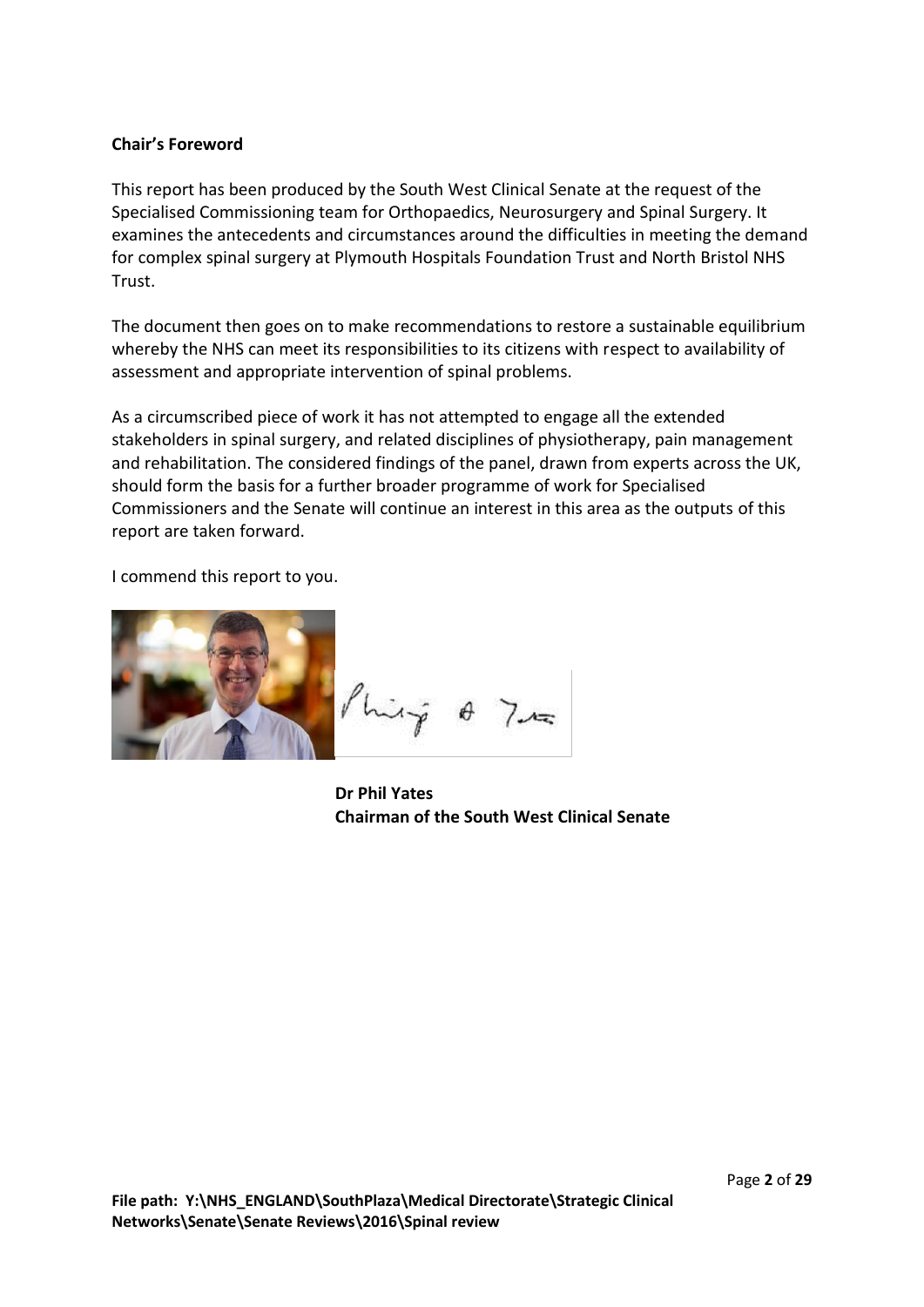**Document Title: Independent Clinical Review of Complex Spinal Surgery Referral Pathways at North Bristol NHS Trust and Plymouth Hospitals NHS Trust**

Version number: 1

First published: June 2016

Updated:

Prepared by: Ellie Devine, South West Clinical Senate Manager

Signed off by: Phil Yates, South West Clinical Senate Chair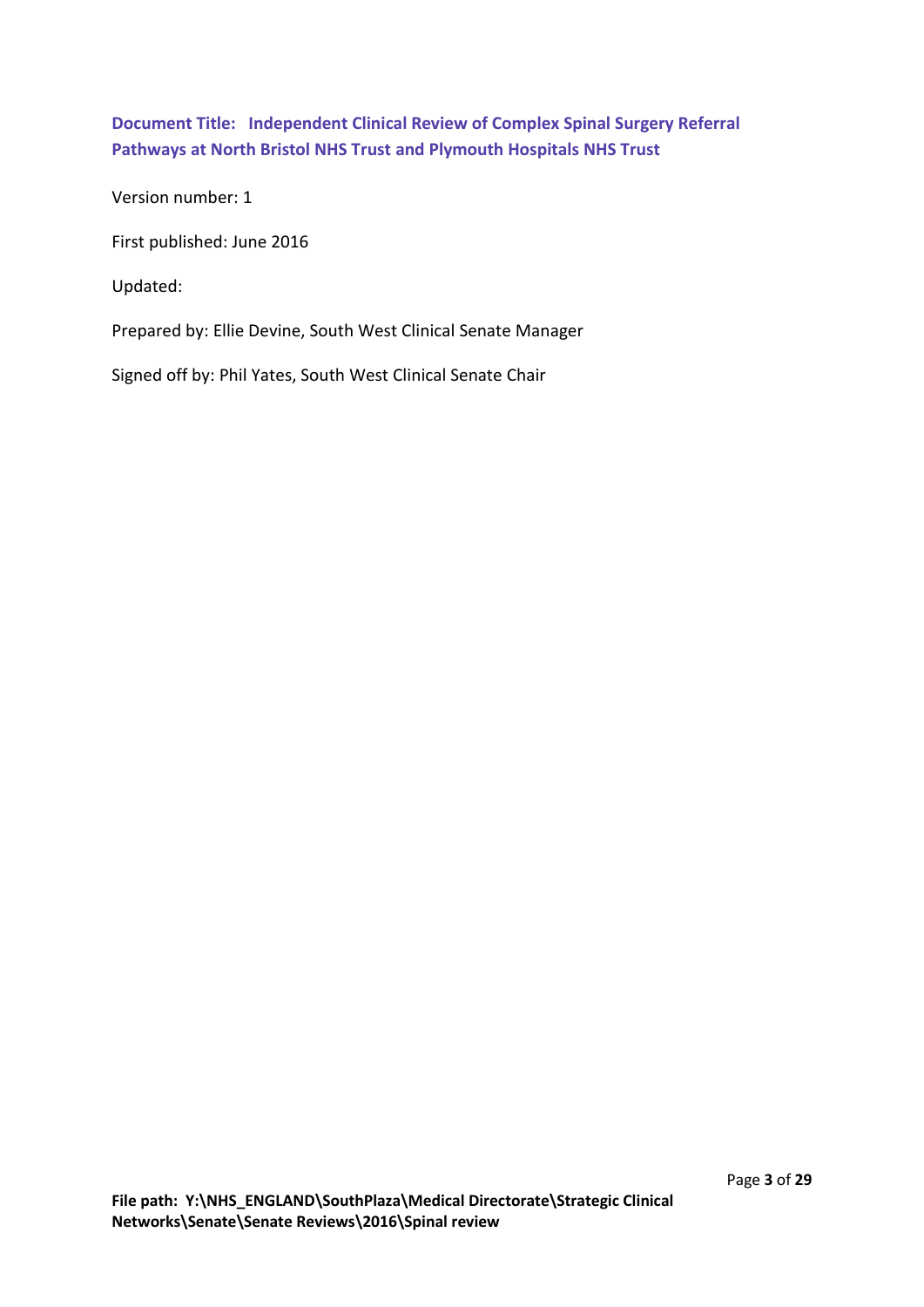# <span id="page-3-0"></span>**Contents**

| $\mathbf{1}$ |                                                                         |                                                                     |  |  |  |
|--------------|-------------------------------------------------------------------------|---------------------------------------------------------------------|--|--|--|
|              | 1.1<br>1.2<br>1.2.1<br>1.2.2<br>1.2.3                                   |                                                                     |  |  |  |
| 2            |                                                                         |                                                                     |  |  |  |
| 3            |                                                                         |                                                                     |  |  |  |
| 4            |                                                                         |                                                                     |  |  |  |
| 5            |                                                                         |                                                                     |  |  |  |
| 6            | 5.1                                                                     |                                                                     |  |  |  |
|              | 6.1<br>6.2<br>6.2.1<br>6.2.2<br>6.3<br>6.3.1<br>6.3.2<br>6.3.3<br>6.3.4 |                                                                     |  |  |  |
| 7<br>8       | 7.1<br>7.2<br>7.3<br>7.4<br>7.5<br>7.6<br>7.7<br>7.8                    | Principle Recommendation to set up one South West Spinal Network 17 |  |  |  |
| 9            |                                                                         |                                                                     |  |  |  |
| 10           |                                                                         |                                                                     |  |  |  |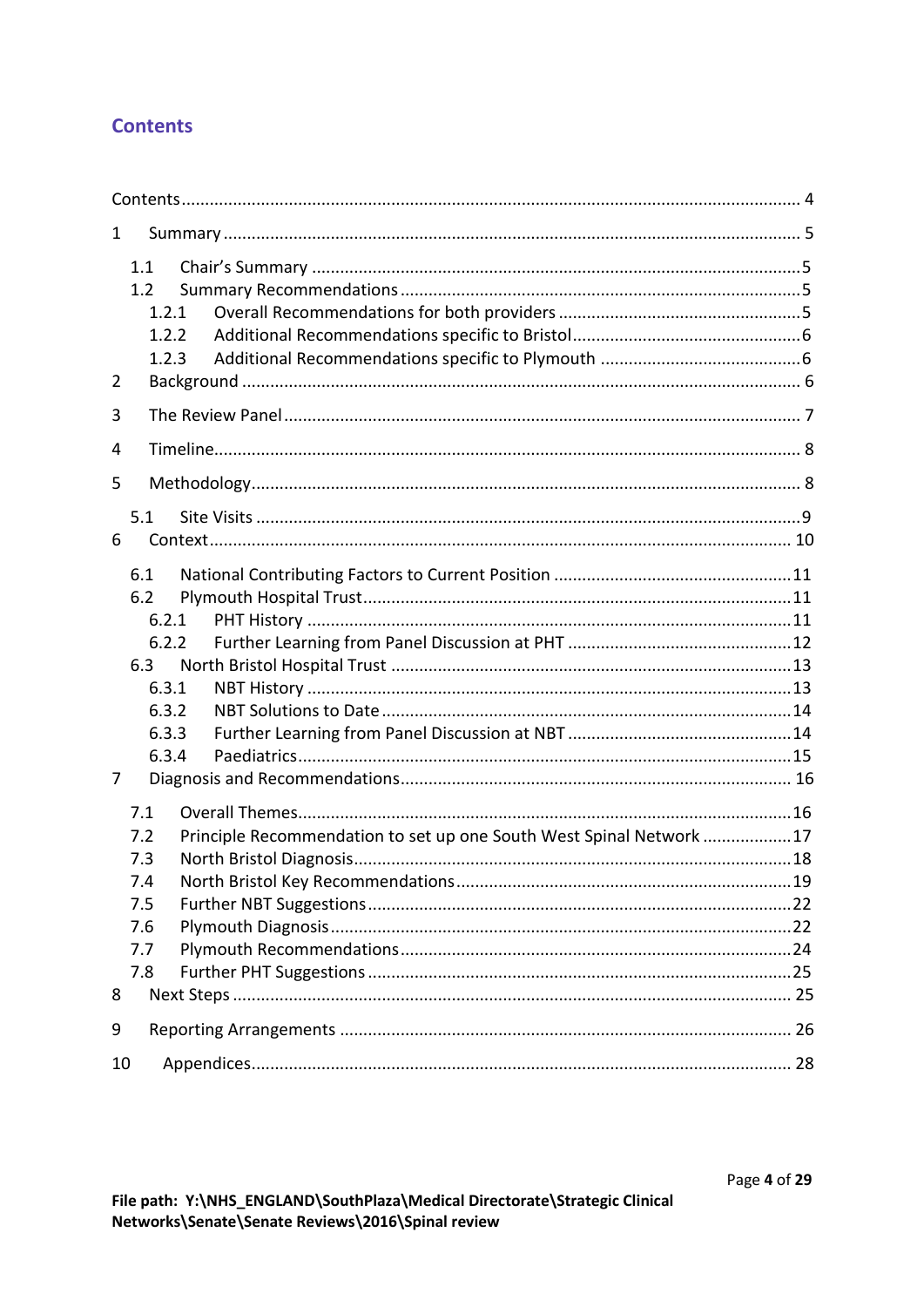# <span id="page-4-0"></span>**1 Summary**

## <span id="page-4-1"></span>**1.1 Chair's Summary**

The South West Clinical Senate in its capacity as an independent clinical advisory body brought together an informed but non-aligned, out of area clinical review panel to review orthopaedic and neurosurgery referral pathways and related issues for complex spinal surgery at Plymouth Hospitals NHS Trust (PHT) and North Bristol NHS Trust (NBT) at the request of the South West Specialised Commissioners.

The process for review included the following key steps:

- Production and sign-off of Terms of Reference (appendix 1);
- Identifying and convening the clinical panel;
- Literature review ;
- A site visit with provider leads to each of the Hospital Trusts:
	- o 11th May site visit to PHT;
	- o 18th May site visit to NBT;
- Final panel meeting to develop recommendations on 26th May 2016.

A cooperative approach was encouraged by the Senate to support and facilitate open and constructive discussion and there was good engagement from all parties.

## <span id="page-4-2"></span>**1.2 Summary Recommendations**

#### <span id="page-4-3"></span>**1.2.1 Overall Recommendations for both providers**

- 1. Set up a one South West provider lead spinal network to include:
	- Joint appointments between lead and other providers to new posts and recruitment of all senior specialty doctors;
	- Multi-disciplinary facilitation of surgery across and between all NHS Trust and Any Qualified Provider (AQP) sites to optimise surgical throughput at each potential site, assure best practice, and maximise efficiency of provision;
	- Coordinated training in spinal surgical specialties across the South West to share good practice;
	- Governance that will ensure that the same minimum quality criteria for service delivery are met for all providers be they NHS Trusts or AQPs.
- 2. All spinal surgery provider trusts in the South West are mandated to take up the CQUIN (April 2016 – March 2019) to set up a network. See appendix 10w.
- 3. All South West Trusts should actively support 24-hour repatriation protocols.
- 4. Both Trusts to review and strengthen community triage arrangements with CCG support.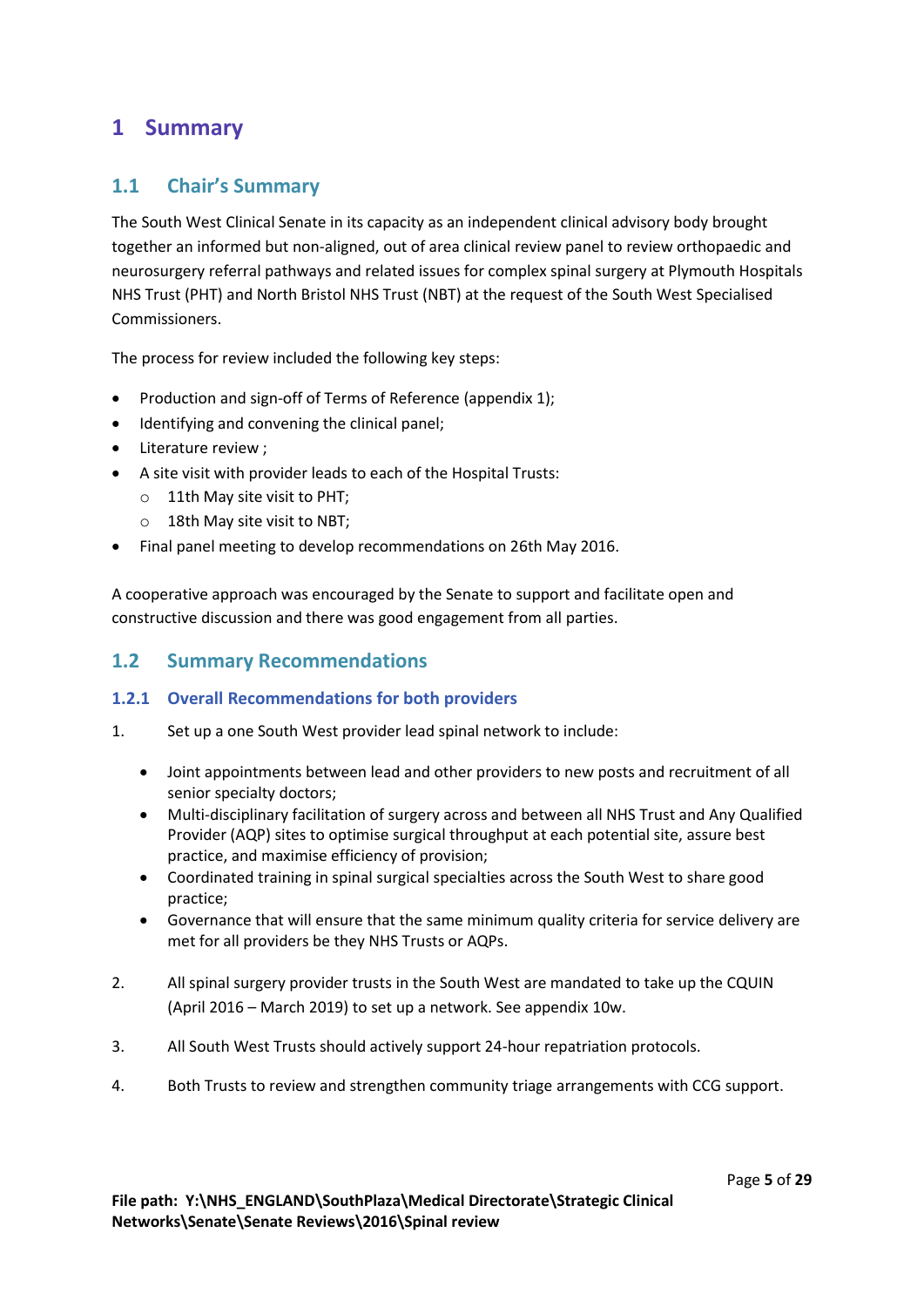#### <span id="page-5-0"></span>**1.2.2 Additional Recommendations specific to Bristol**

- 1. NHSE and specialised commissioners should urgently scrutinise the paediatric spinal deformity service and waiting list at Bristol Children's Hospital (BCH) with United Hospitals Bristol (UHB) and NBT with a view to maximising theatre efficiency and throughput including ensuring availability of requisite standard and high dependency beds.
- 2. Having established a functional network, NBT should plan a staged lifting of waiting list restrictions and open their list initially as a hub centre for Bristol, North Somerset & South Gloucestershire (BNSSG) only with modelling of anticipated activity against capacity once its backlog is substantially cleared.
- 3. Validate the assessment and triage services across BNSSG to ensure effectiveness and consistency. Review where patients are going, how integrated the model is and how well joint working functions. Ideally pain management should be integrated as part of the triage services and Extended Scope Practitioners (ESPs) used as part of community triage with the ability to request, interpret and discuss scans with patients as well as input to consultant MDT to refer if required.

#### <span id="page-5-1"></span>**1.2.3 Additional Recommendations specific to Plymouth**

- 1. Set up a community triage service guided by the pathfinder project.
- 2. Support the development of a lead provider network to specifically include closer working with the Exeter spinal service.
- 3. Set up a service for x-ray guided nerve route injections.
- 4. Trust review of theatre efficiency and pre-op management to reduce cancellations.

# <span id="page-5-2"></span>**2 Background**

The Clinical Senate Review Process is usually used to provide independent clinical review of large scale service change to ensure there is a clear clinical evidence base underpinning any proposals. In this instance the South West Clinical Senate agreed to undertake a clinical review of existing services on behalf of the South West Specialised Commissioners.

The driver behind this review was the restriction of waiting lists and ongoing backlog of patients waiting more than 52 weeks for complex spinal surgery at both NBT and PHT. The issue is being consistently flagged at the NHS England national performance review meetings and costing the Trusts significantly in monthly fines resulting from 52 week breaches.

The Specialised Commissioners were seeking assurance around clinical thresholds and the service specification to be able to understand the causes of the backlog; to understand what actions need to be taken to move the Trusts to an acceptable position in terms of its long waiters for complex spinal surgery; and to inform future commissioning arrangements.

The output of the review will be signed off by, and remain the property of, the South West Specialised Commissioning Team for implementation.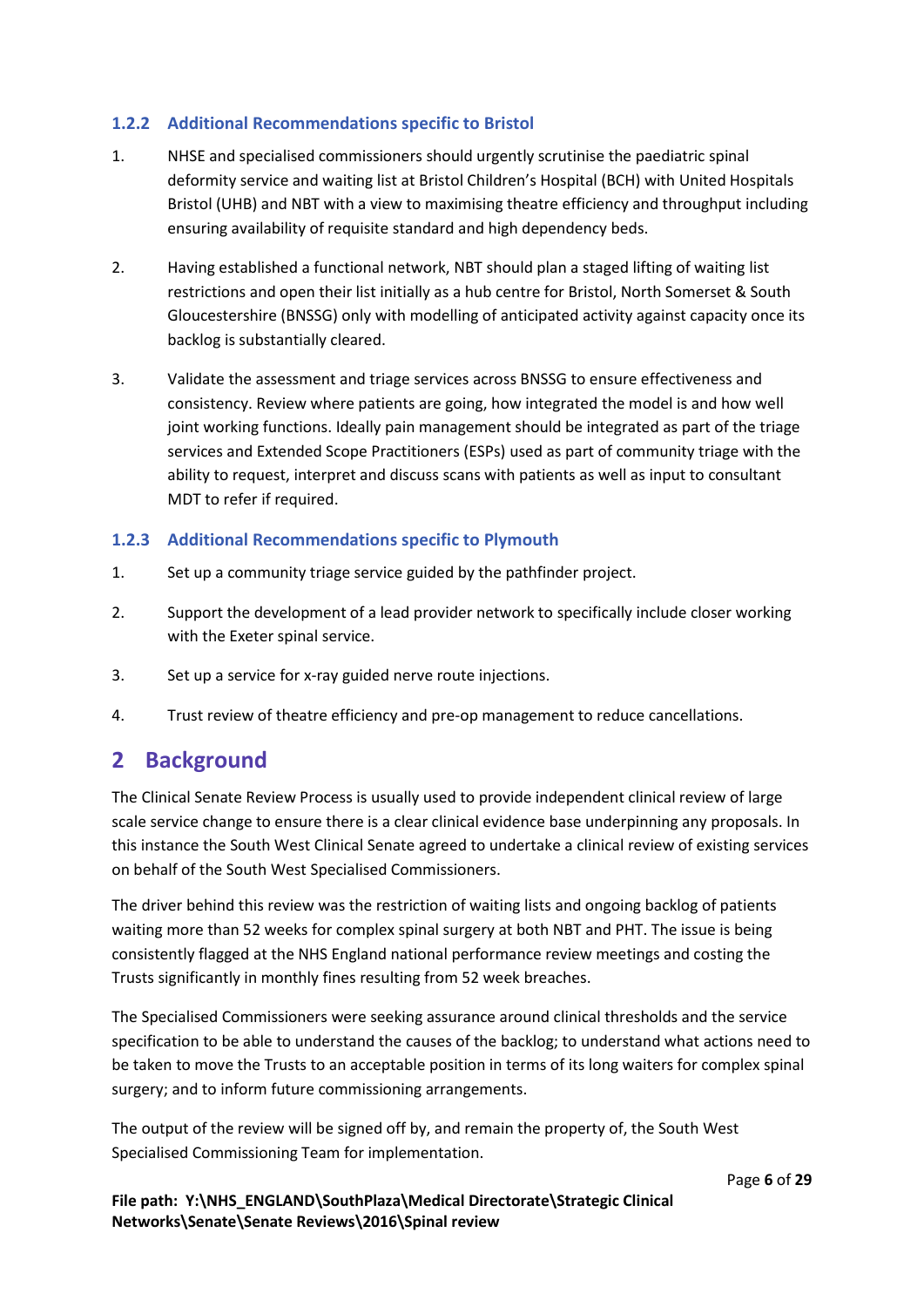# <span id="page-6-0"></span>**3 The Review Panel**

The independent review panel was convened by the South West Clinical Senate to bring together a breadth of clinicians with significant experience of complex spinal surgery. Panel members are senior leaders within their professions and their health communities of practice. Dr Phil Yates, Chair of the South West Clinical Senate, acted as the Chair of the Review Panel and facilitated the discussion. Panel member biographies are provided in Appendix 3.

Prior to the panel meeting, clear Terms of Reference (see appendix 1) were developed and agreed with Specialised Commissioning (and cross-checked with NBT and PHT) outlining the methodology, process and timeline for the review. Panel members were required to declare any conflicts of interest. None were declared.

| <b>Name</b>                           | <b>Title</b>                                                                                                         | <b>Attending</b>                        |
|---------------------------------------|----------------------------------------------------------------------------------------------------------------------|-----------------------------------------|
| 1. Dr Phil Yates                      | Chair, South West Clinical Senate and Chair of the<br>review panel                                                   | All                                     |
| 2.<br>Mr David Cumming                | Spinal Surgeon, Ipswich Hospital Trust                                                                               | All                                     |
| $\overline{3}$ .<br>James Greenwood   | Spinal ESP (physio), UCLH                                                                                            | 11 <sup>th</sup> & 26 <sup>th</sup> May |
| Rashida Pickford<br>4.                | Consultant Physiotherapist, GSTT                                                                                     | All                                     |
| Nevila Kallfa<br>5.                   | Public Health Consultant, PHE                                                                                        | All                                     |
| 6.<br>Mr Igroop Chopra                | Consultant Spinal Neurosurgeon, University<br>Hospital of Wales and University Hospital<br>Llandough                 | All                                     |
| 7 <sub>1</sub><br><b>Helen Vernau</b> | Spinal Specialist Spinal Nurse, Ipswich Hospital<br><b>Trust</b>                                                     | All                                     |
| <b>Kevin Dixon</b><br>8.              | Chair South West Citizens' Assembly                                                                                  | All                                     |
| Mr John Leach<br>9.                   | Consultant Neurosurgeon, Consultant<br>Neurosurgeon, Neuro-oncology and Spine,<br>Salford Royal NHS Foundation Trust | $18th$ May                              |
| 10. Dr Paul French                    | Clinical Lead for Mental Health and LD, Dorset<br>CCG (retired GP with spinal interest)                              | All                                     |
| 11. Mr Mike Gibson                    | Spinal surgeon, specialising in spinal deformity,<br>Newcastle upon Tyne Hospital Trust                              | $11^{th}$ & $18^{th}$ May               |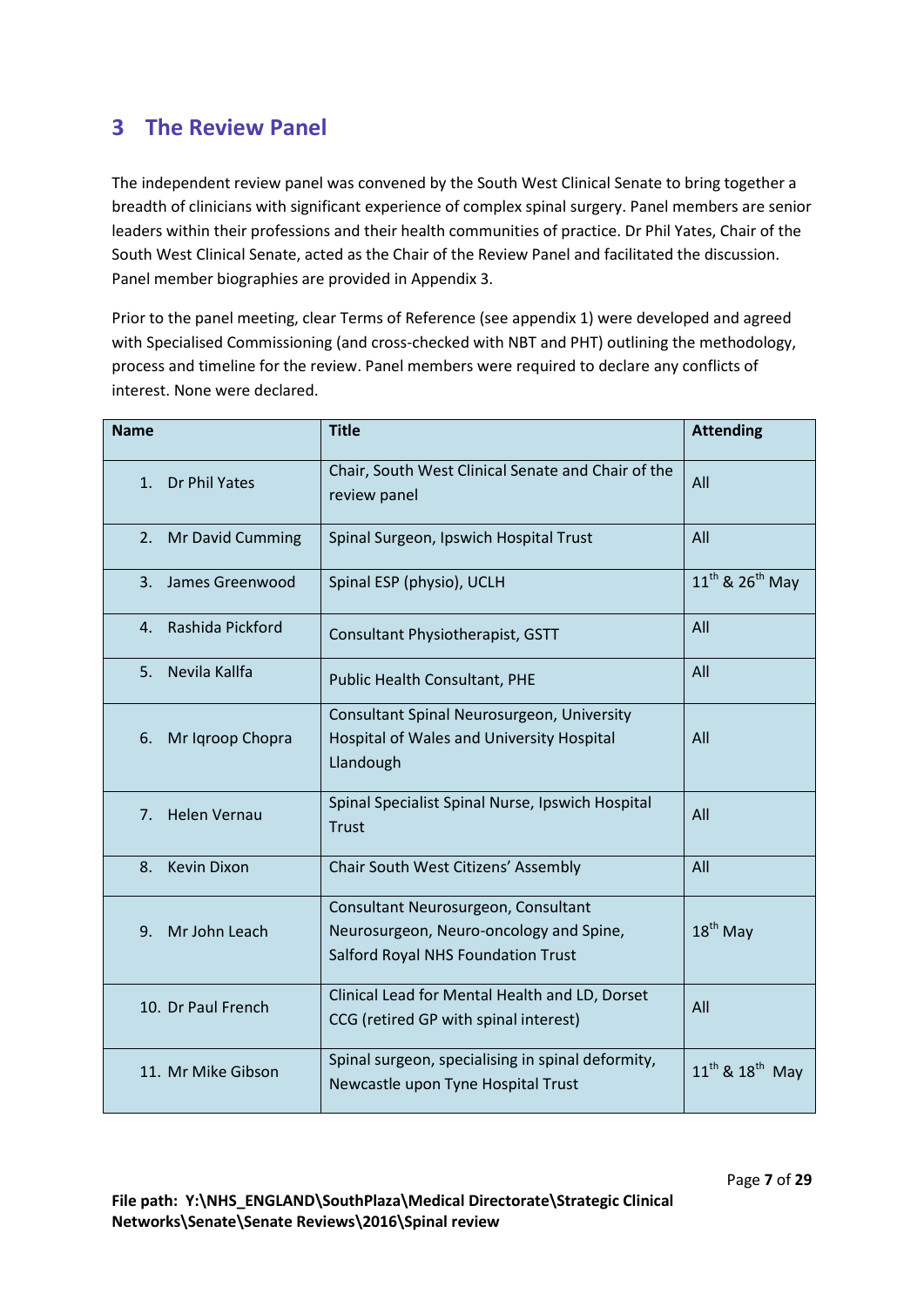# <span id="page-7-0"></span>**4 Timeline**

| <b>Action</b> |                                            | <b>Timescale</b> |
|---------------|--------------------------------------------|------------------|
| 1.            | Early discussion                           | Late February    |
| 2.            | Draft TOR                                  | Late February    |
| 3.            | Share TOR with providers for comment       | Late February    |
| 4.            | Finalise and sign off TOR                  | March            |
| 5.            | Establishment of clinical review team      | March - April    |
| 6.            | Information gathering                      | March - May      |
| 7.            | Clinical Review Team brief & planning      | April            |
| 8.            | Organisational arrangements with providers | April            |
| 9.            | Review period                              | May              |
|               | 10. Final review panel                     | May              |
|               | 11. Report writing                         | June             |
|               | 12. Draft report to Senate Council         | June             |
|               | 13. Sign off final report                  | June             |

# <span id="page-7-1"></span>**5 Methodology**

Following sign off of the Terms of Reference with specialised commissioning (and agreed with the provider Trusts), a clinical panel from around the country with complex spinal surgery expertise, including complex deformity surgery, was brought together. A literature search to identify relevant evidence was carried out by the Oxford Health Libraries. A review of this and summary of the findings was conducted by Public Health England (appendix 10s). The search and summary fed into the pre-reading included in panel packs for members and helped guide the questions used by the panel. This was in addition to articles recommended by the panel, information and data provided by specialised commissioners and the provider Trusts themselves. An international specialist from Sweden was also invited to join the panel. Although unable to attend on the dates set due to the short timeframe he shared relevant data regarding the Swedish Spine Registry.

Prior to the site visits the panel members were sent a panel pack providing them with the most relevant research and evidence identified from the information provided to the Senate above in addition to background information about the two Trusts under review. 17 pre-reading items were included in the packs from the 32 items that informed the review preparation and further items were added as the review progressed. The pre-reading is provided in appendix 10. This included:

Latest and historical data on patient waits and activity;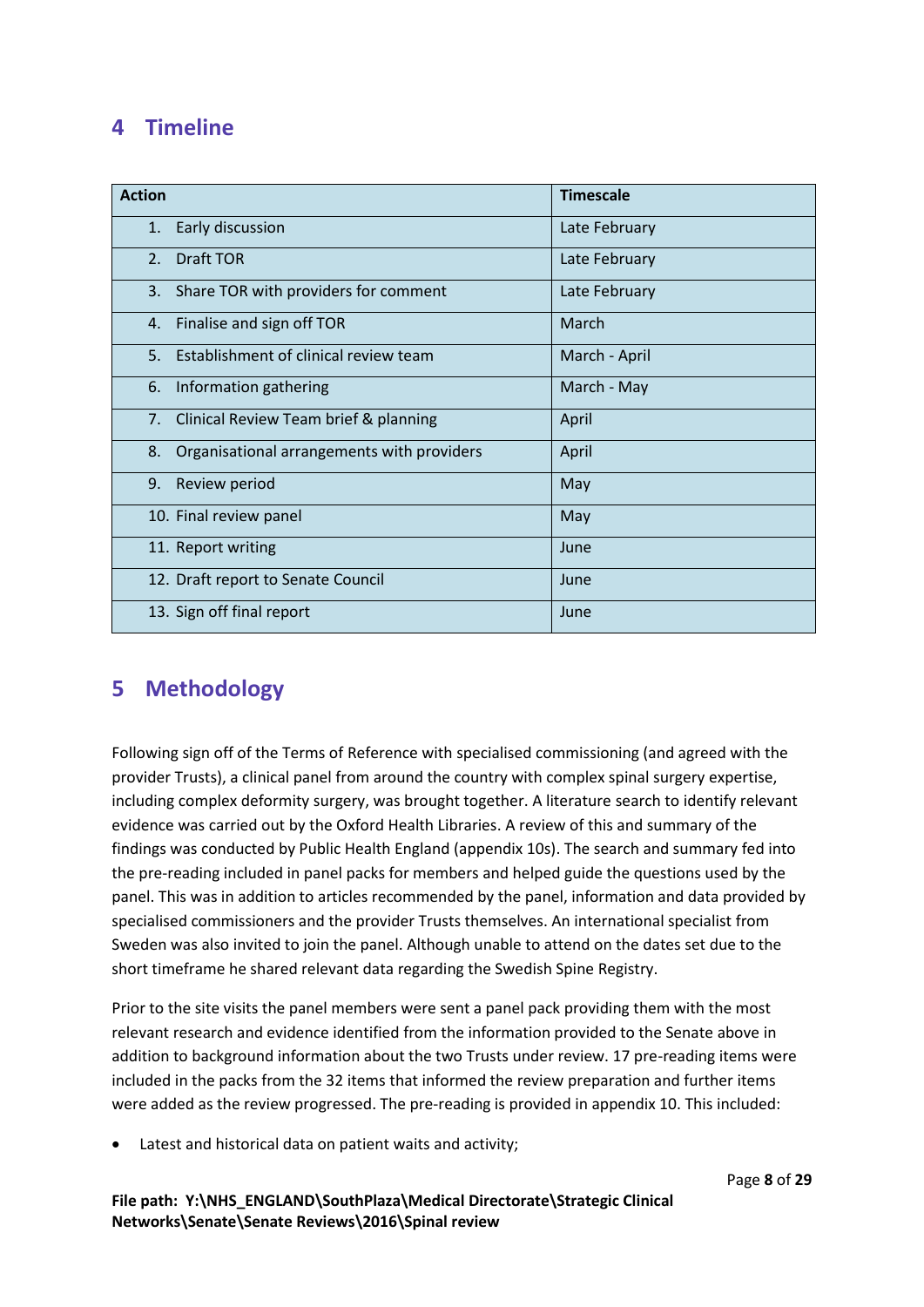- Review of registry data (if available)\*;
- Analysis already carried out by South West Specialised Commissioning Team/Provider Trusts;
- National Pathway work.
- Best practice models

\*More detailed British Spine Registry data on the South West Trusts in addition to that in the appendices (10) was requested in late May but had not yet been received at the time of writing this report.

The Spinal Registry are due to provide data including the date of first entry on the BSR and compliance with HES data for South West Spine Surgical centres. They are also validating data as part of the GIRFT (Get it Right First Time) process and visiting each unit to discuss data before its publication. This will be available in early August and include number of cases on the registry at unit level and their compliance with HES activity.

**The Senate will share this data as soon as it is available with the specialised commissioners to inform future network arrangements.**

## <span id="page-8-0"></span>**5.1 Site Visits**

The Senate team met with the nominated lead provider clinicians and general managers before the panel meetings to discuss the proposed review, gather information and plan the site visits. The nominated leads for each Trust were:

#### **North Bristol Trust**

Mr Ian Harding, Consultant Spinal Surgeon

Carolyn Roper, General Manager, MSK

Mr Crispin Wigfield, Consultant Neurosurgeon

Rhona Galt, General Manager, Neurosciences

#### **Plymouth Hospitals Trust\***

Mr Nicholas Haden, Consultant Neurosurgeon and Service Line Director

Rachael Buller, Service Line Manager

\*The Plymouth Site Pre-Meet was conducted over the phone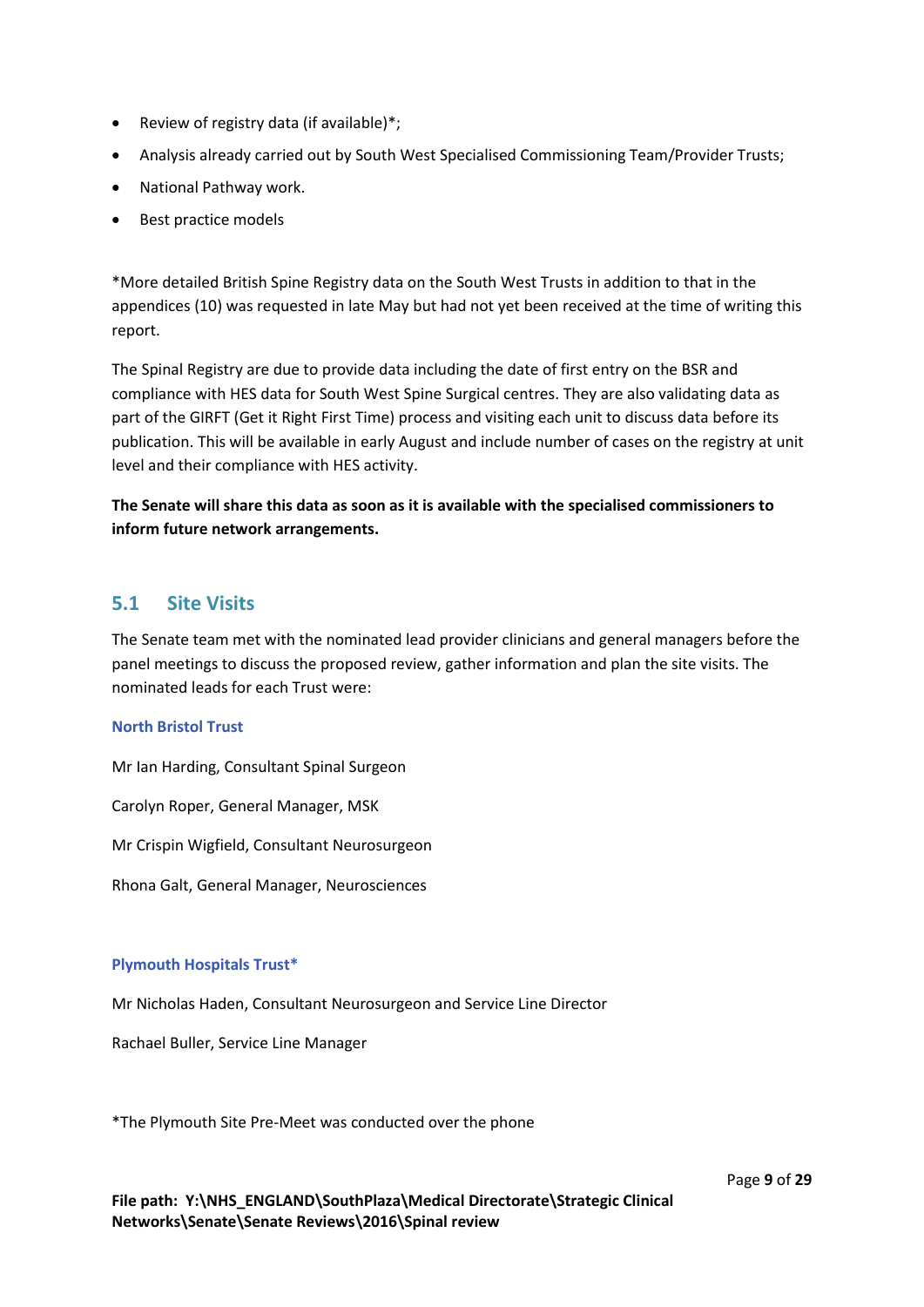Each site visit included a trust presentation by provider clinicians followed by a detailed discussion with a question and answer session. Additional clinicians from each hospital spinal team were also invited to join the review meeting. The additional attendees for each Trust were as follows;

#### **Plymouth Hospitals Trust**

Mr Tim Germon, Consultant Spinal Surgeon Mr Ed Cox, Matron, Neurosurgery and Critical Care Mr Ian Wren, Surgery Care Group Manager Mr Tony Davies, Pain Consultant\*

(\*unable to attend due to clinical commitments on the day however he fed in comments and information regarding pain services.)

#### **North Bristol Trust**

Mr Stephen Morris, Consultant Spinal Surgeon Rosanna James, Deputy Director of Operations Dr Chris Burton, Medical Director

Each Trust presentation outlined the history to their waiting list problems and the closure of their non-urgent waiting lists as well as their current position. The presentations also covered any networking arrangements and included a review of MDT patients. It was discussed and agreed before the site visits that a random case note review could be arranged but that it would not provide significant additional information to the panel, especially given that waiting lists at both Trusts were restricted at the time of the review. It was agreed instead to look at a week of MDT patients as part of the Trust presentation.

The Agendas for each visit are in appendix 6. The Trust presentations are in appendix 7 and 8. The notes from each visit are in appendix 9.

# <span id="page-9-0"></span>**6 Context**

Both Trusts currently have restricted waiting lists. At NBT orthopaedic spinal services are restricted to complex urgent patients and neuro-spinal services are restricted to BNSSG referrals only. PHT is open only to urgent and emergency complex and non-complex spinal referrals, both locally and regionally for the Peninsula. (Background information provided to the panel is in appendix 4.)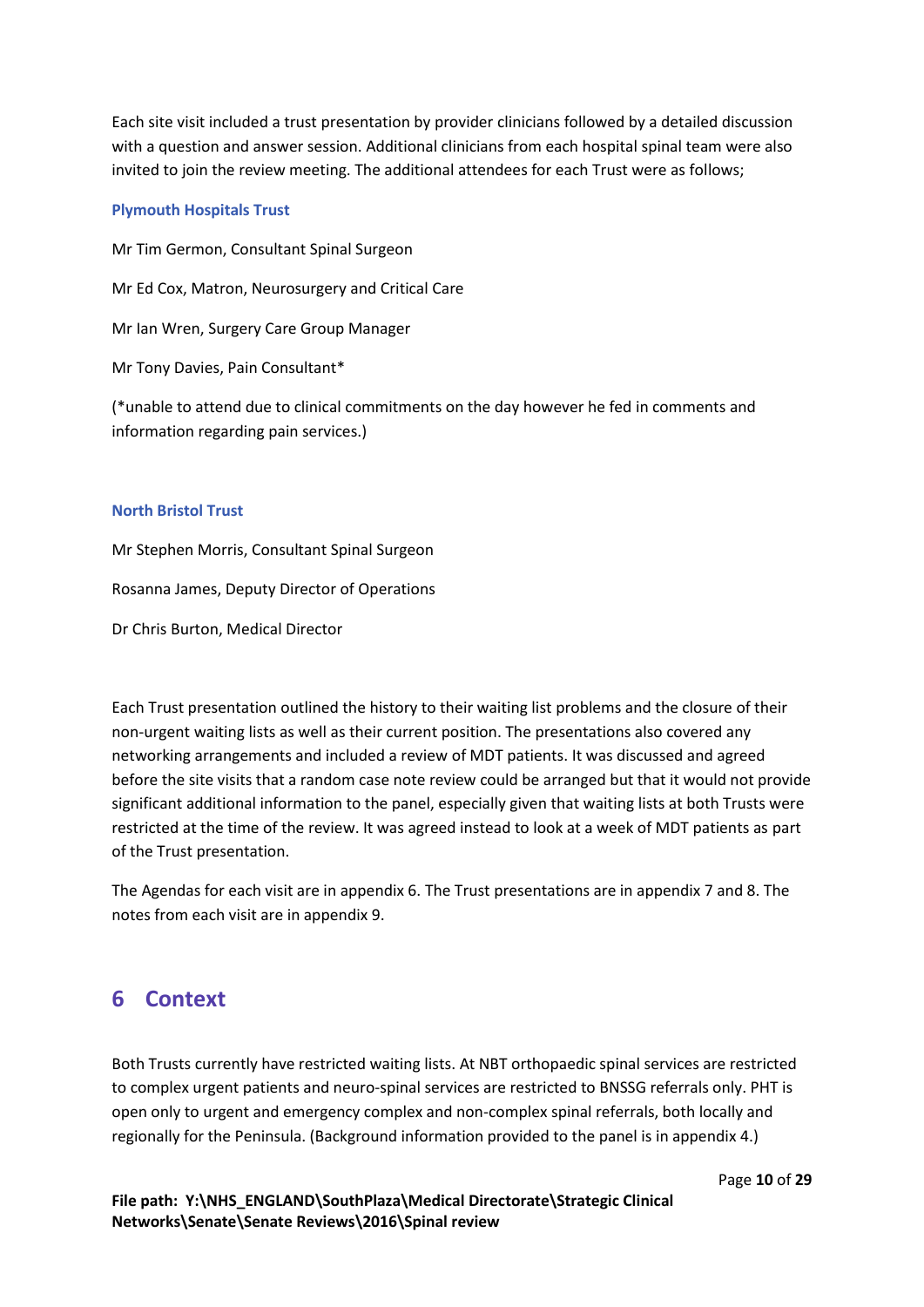# <span id="page-10-0"></span>**6.1 National Contributing Factors to Current Position**

Acknowledging that sustainability comes from wider learning and understanding nationally, the panel explored the role of and the extent to which national issues around spinal surgery play into the local problems at NBT and Plymouth;

- An ageing population with increased functional expectations.
- New technology for degenerative scoliosis leads to great surgical ability and higher expectations.
- Overall higher expectations of care for spinal degenerative problems.
- Advances in oncology and tumour care impacts significantly on spine.
- National and specialty wide inpatient bed and flow issues across hospitals, exacerbated by the diversion of cases into trauma centres.
- Variation in surgeon availability and skill-mix.
- Variation between interface services.
- Litigation risk aversion and loss of continuity of care in primary care, upping referral rates.
- Spinal cord injury patients in beds waiting for rehab at specialist centres due to flow issues. This has gone from 1-2 weeks up to 5-6 weeks in many places. During this time intensive physio and nursing input is required.
- Neuro surgery centres that manage major trauma are also more likely to struggle with bed shortages and intra cranial work taking priority over spinal. This results in elective spinal work being de-prioritised and there aren't formal links with orthopaedic spine centres to manage this.
- Nationwide issue around paediatric anaesthetic training.

# <span id="page-10-1"></span>**6.2 Plymouth Hospital Trust**

Plymouth Hospital's Service is integrated under neurosurgery with a fully combined neurosurgical and orthopaedic spinal service. Plymouth does not deliver non-emergency paediatric surgery, and pure deformity correction adult surgery (without direct neural decompression) is a small component of their work. Plymouth restricted their list to urgent and emergency complex and non-complex spinal referrals (locally and regionally for the Peninsula) on 18th April 2016 and have been working with the Intensive Support Team.

Plymouth describe their issue as a core capacity and demand problem. The service has 33 beds and 2 Orthopaedic and 3 Neurosurgeons (4.5 wte) with a 24 hour 7 day a week on-call service. There is a weekly MDT and the team also attends the bi-annual SW spine group (two day meet).

#### <span id="page-10-2"></span>**6.2.1 PHT History**

Their number of surgical cases has gone up while length of stay has reduced. Spondylolisthesis was the commonest indication for instrumentation of the thoracolumbar spine for patients on the Plymouth waiting list. Demand for all ages has gone up to match the national picture. Falls from standing height are the main cause of trauma in the elderly in the South West. There is also a trauma peak in summer related to tourist influx however this is not considered a significant impact in relation to the total rise in demand.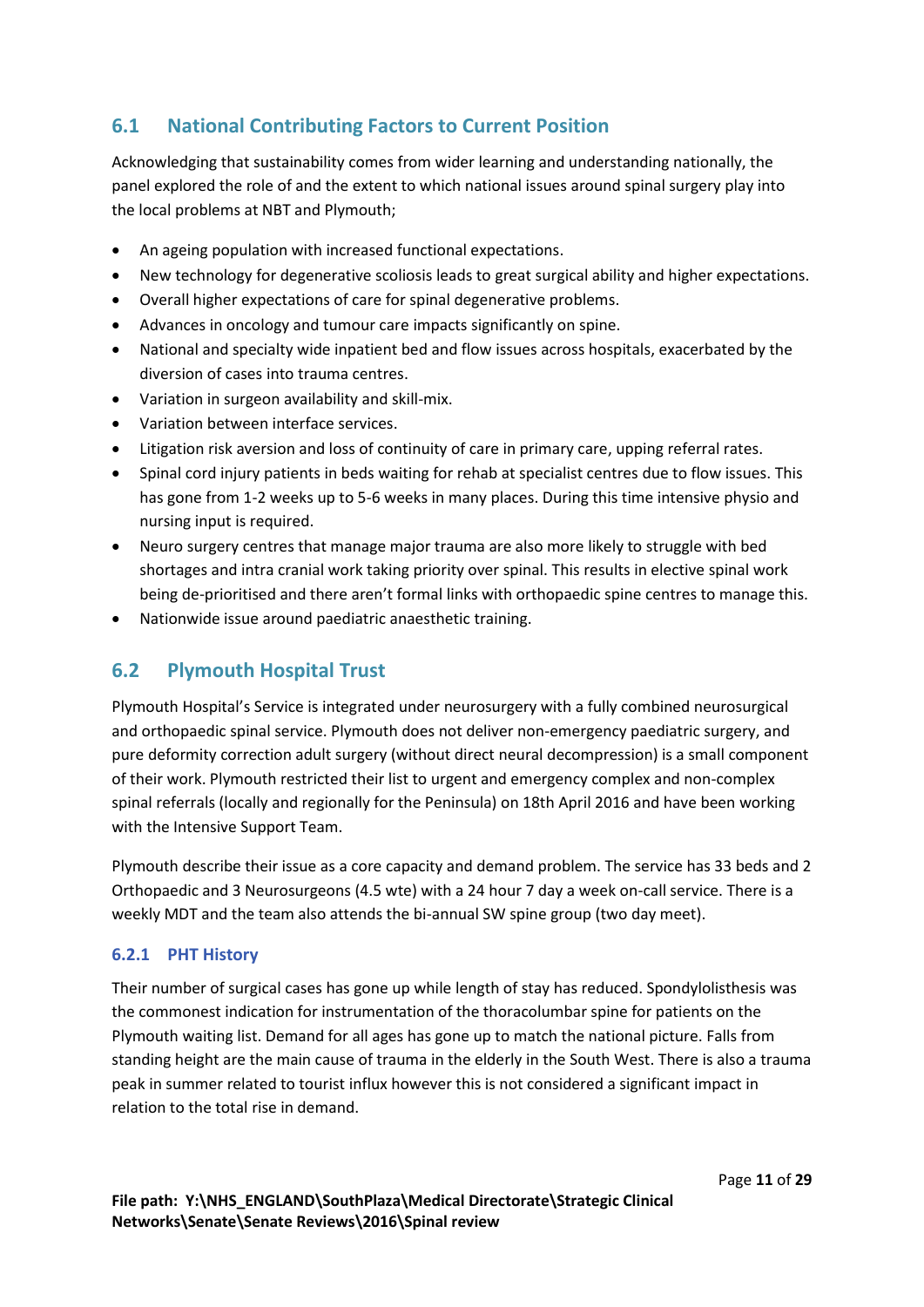They were 96% over-referred last year and at the time of this review had 1,000 patients on their outpatient waiting list and 425 (gone up from 300 since May) in June on their surgical waiting list when capacity is for 130 on their inpatient waiting list at any one time to manage demand. This is in order to meet 18 weeks for 92% of patients as per the incomplete pathways standard. They also have a high cancellation rate of about 1 in 5 (19.5% in February 2016) with the main causes for cancellation being theatre and bed availability (appendix 10x). They believe they should achieve a sustainable position for outpatient referral to treatment time (RTT) delivery as per IMAS IST methodology by March 2017. However they expect that if they open to routine referrals at that date their waiting list will extend without changes to their capacity. There is a risk that demand will have built up if no other capacity elsewhere can be found during 2016/17. The elective inpatient waiting list has been static as they have not been able to see all the new outpatients. Their current backlog must be permanently cleared in order to manage the ongoing waiting list sustainably.

#### <span id="page-11-0"></span>**6.2.2 Further Learning from Panel Discussion at PHT**

Referrals are managed by Consultant led triage; 60% of OPWL are seen for appointments (40% turned away) and 60% conversion to surgery (36% overall of referrals have surgery). GPs can currently refer patients with abnormal MRI scans directly. Access is via GPs to physios for lumbar spine. There is no community triage service. There has been an initiative by the community (supported by the commissioners) to develop a single access point for a community back pain pathway. This would filter appropriate patients to appropriate services including pain and spinal team. To date however there has been no suitable location to operationalise this and currently there is nothing in place.

There is a bed flow problem throughout the whole hospital. There is a lack of both ITU and cranial capacity resulting in patients being cancelled 2-3 times on day of surgery. Within neurosurgery elective spine and cranial work is cancelled when beds are not available in the Trust. Plymouth is no different to the rest of England in terms of overall bed capacity

[\(www.nuffieldtrust.org.uk/node/1470\)](http://www.nuffieldtrust.org.uk/node/1470) however it was noted that England is 2nd from the bottom for beds per capita in Europe. Repatriation is also a considerable problem. 12 months ago the team described losing 10% of bed days due to repatriation issues. Current policy is to send patients back to their local DGH A&E departments after 48 hrs if necessary although this cannot happen when other Trusts are in escalation. The current wait to Salisbury is 4-6 weeks for local rehabilitation.

There is currently no theatre space available to run more lists even if more consultants were recruited. The designated emergency theatre is used as part of the elective capacity during the normal working week so any emergency patients for spine and cranial will result in elective cancellations.

Theatres are not currently being fully utilised and can't start at 8.30am due to bed issues. Anaesthetist and theatre staffing availability can also affect theatre capacity and the ability to start spinal cases after a certain time due to the length of the cases and the potential to over-run. The service protocol is to send the first patient on the list unless the hospital is in black escalation or they need ITU but theatres can be empty because there are no beds. There aren't any spinal services in the 3 main referring hospitals, only at Exeter. The nearest other hospital is Torbay where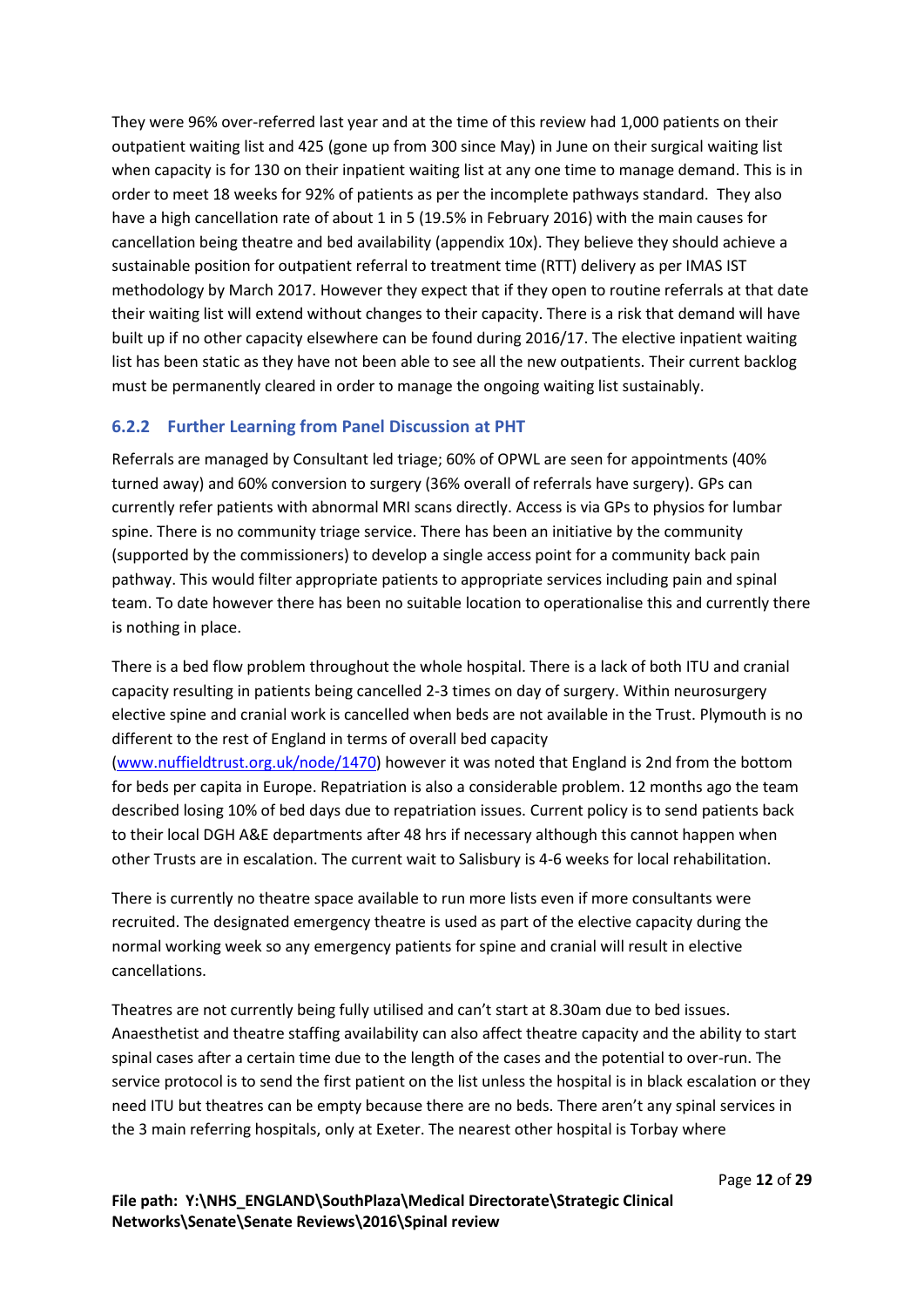repatriation is an issue. There are also limited options for Independent Sector Treatment Centre (ISTC) delivery of activity in the area where only simple procedures can be delivered.

# <span id="page-12-0"></span>**6.3 North Br**i**stol Hospital Trust**

The orthopaedic spinal service has 6 full-time consultants and is on-call major trauma and tumour compliant 24/7. The on-call service is run via the neurosurgery registrars. The 6 spinal orthopaedic surgeons and 3 of the neurosurgeons provide complex spine cover on a weekly basis. Spinal orthopaedic surgeons are currently doing 0% simple surgery.

The orthopaedic spinal service closed to routine new referrals on 29th September 2014, to support clearance of its backlog of complex spinal surgery patients waiting over 52 weeks. An MDT was established to ensure any urgent referrals were triaged and reviewed by the whole team for consideration of whether they should be listed immediately as an urgent case, or returned to their GP/ referrer. At the time of closure the Trust took the deliberate approach to continue to treat all patients who had already been referred and accepted by the service before 29th September. Although the service was restricted to new routine referrals, the service continued to support the care of paediatric patients at the BCH as well as running an emergency rota for all NEL adult admissions at Southmead.

The Trust did not initially close its neurosurgery spinal service – which in turn has led to a capacity and demand imbalance. The NBT Neuro Spine service has been running for 65 years, originally at Frenchay with a regional catchment wider than BNSSG. The service has 12 consultant neuro surgeons, 2 of whom do complex spinal work and undertake the spinal MDT triage. As the spinal waiting list restrictions impacted on their service a neurospine departmental wait list was set up. From March 2016 neurospine elective restrictions were put in place and during the first 8 weeks 33% of referrals were rejected. Previously all neurosurgeons would have carried out routine spinal work but now consultants sub-specialise so there is less capacity to fit small cases around big cases in theatre.

The Trust Board took the decision in October 2015 to also close the neurosurgery spinal service to routine referrals from outside of local CCGs (BNSSG). The restrictions have had a knock on effect for other local trusts and the volume of patients being held in the local interface services. Neuro lists are 74% utilised against a national average of 75% and all lists are reallocated during annual leave.

#### <span id="page-12-1"></span>**6.3.1 NBT History**

The Trust saw its first 52 week breach in November 2013. From November 2013 to September 2014 referrals continued as the 52 week breach list climbed. In April 2014 paediatric services were centralised with the spinal service provided by NBT employees at Bristol Children's Hospital.

In May 2014 the service moved when NBT merged Southmead and Frenchay Hospital sites to the new Brunel building at Southmead. This for a time compounded waiting list issues with problems relating to the site move. Theatres were not initially commissioned and there were delays in delivering a full elective operating timetable in the building. There were also theatre design issues in the new building with no anaesthetic rooms which impacted on theatre efficiency. Staffing and turnover has also had an impact. Neuro surgery lost 25% theatres in the Brunel move. In comparison

Page **13** of **29**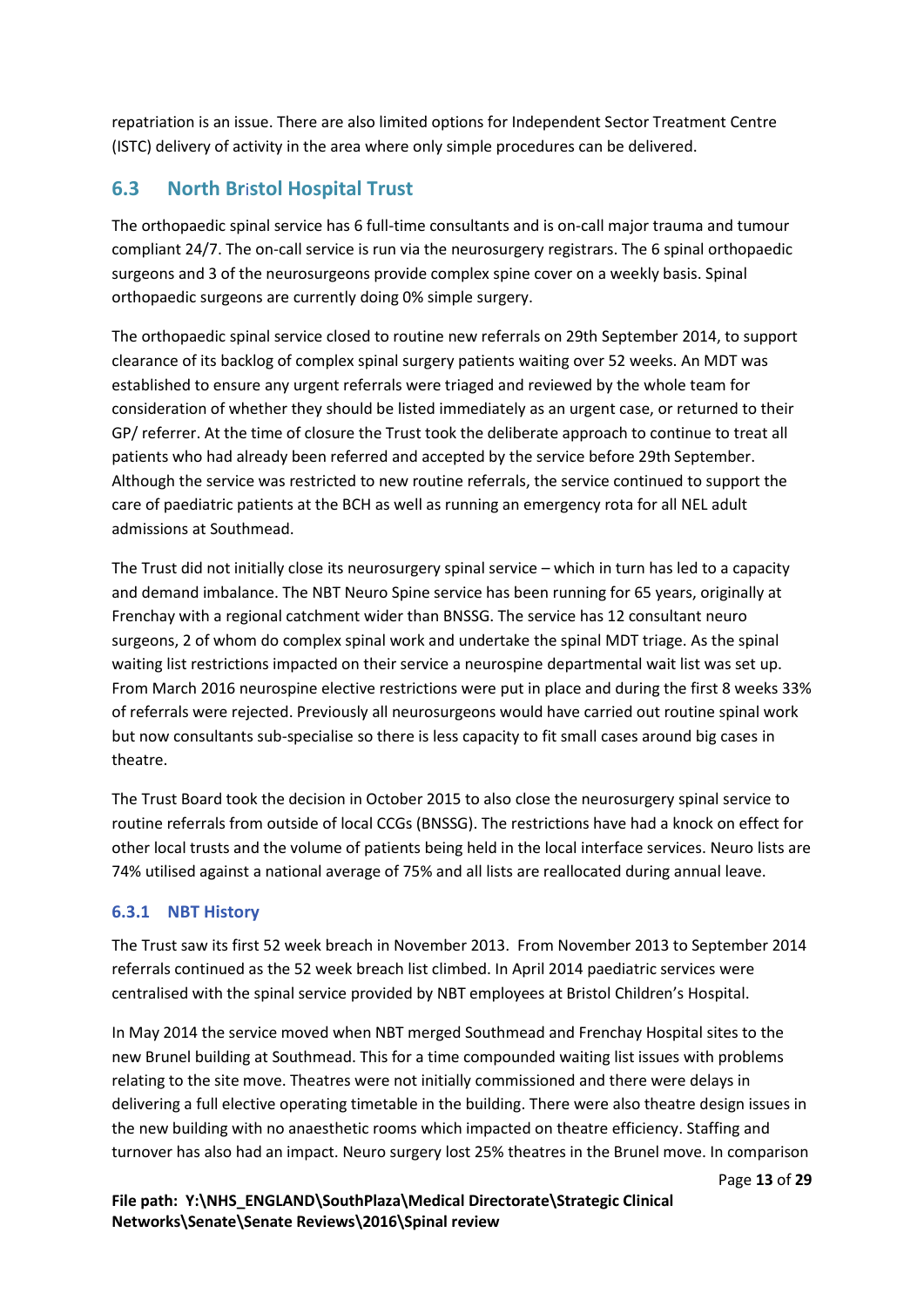paediatrics was transferred to the Children's hospital but this move only took up 16% of theatre against a 25% loss. In late September 2014 the orthopaedic spinal referral criteria was restricted.

#### <span id="page-13-0"></span>**6.3.2 NBT Solutions to Date**

Extensive and constant waiting list validation has been undertaken and some cancellations of other patients to manage their 52 week waiters. Friday lists are currently kept for emergencies with the use of stand by patients. NBT currently benefits from good primary care triage set up via MATS and SATS services across Bristol, North Somerset and South Gloucestershire in 09/10 with community physio and CAB open access injections. However there is a perceived increase in numbers sent for surgical opinion. Due to service restrictions the use of ESPs has not been maximised in last 10 months. There is good triage for the pain service but real difficulty in accessing trust pain services with a current 9 month wait. The clinical team self-observed that their clinical behaviours are changing as a result of waiting list pressures and that they are now only listing those who need an operation in the next 3-4 months.

It took a year to see the first drop in inpatient waiting list demand and the initial February 2016 trajectory to resolve the issue was not met. This was reported as down to independent sector capacity not coming to fruition due to; patient choice, restrictions on case mix and re-referrals where pain relief rather than definitive treatment had been provided although this was a clinical perception rather than something evidenced by re-referral data which is not available. HDU capacity is reported as an ongoing problem that impacts waits although it is expanding in year by another 8 beds at NBT. There are current ongoing constraints due to bed flow, repatriation and discharge. Delayed transfers of care at NBT are the highest in the country.

#### <span id="page-13-1"></span>**6.3.3 Further Learning from Panel Discussion at NBT**

The regional system is not believed to be in balance. It is not felt that the limited case mix taken by AQPs supports the resolution of the waiting list. Both Bath & Gloucester Trusts are facing recruitment issues and are reported as having seen a slow decline in work despite their older population. Bath has two surgeons one of whom is about to retire. Gloucester has two surgeons in post (one due to retire) and two vacancies; one appointed to and the other they were unable to appoint to. These Trusts are with reduced surgical expertise referring more to NBT although Gloucester is believed to have theatre capacity. Taunton and Exeter don't refer into NBT except for paediatrics, cardiac and ITU input patients. There is a perception by NBT surgeons that not all routine work that could be accommodated at these other units is being done there, leading to increased pressures on NBT. This work includes spinal instrumentation work that is not deformity surgery. For example, one and two-level fusion surgery for degenerative disease and instrumentation for spinal fractures. Some routine work at NBT was also previously carried out at Weston which stopped. Repatriation in general is a problem and NBT often have 3-4 Gloucester/Bath patients waiting to go back to those Trusts at any one time. NBT are currently engaged with Gloucester to discuss future networking arrangements but still need to meet with Bath who have some concerns over network proposals.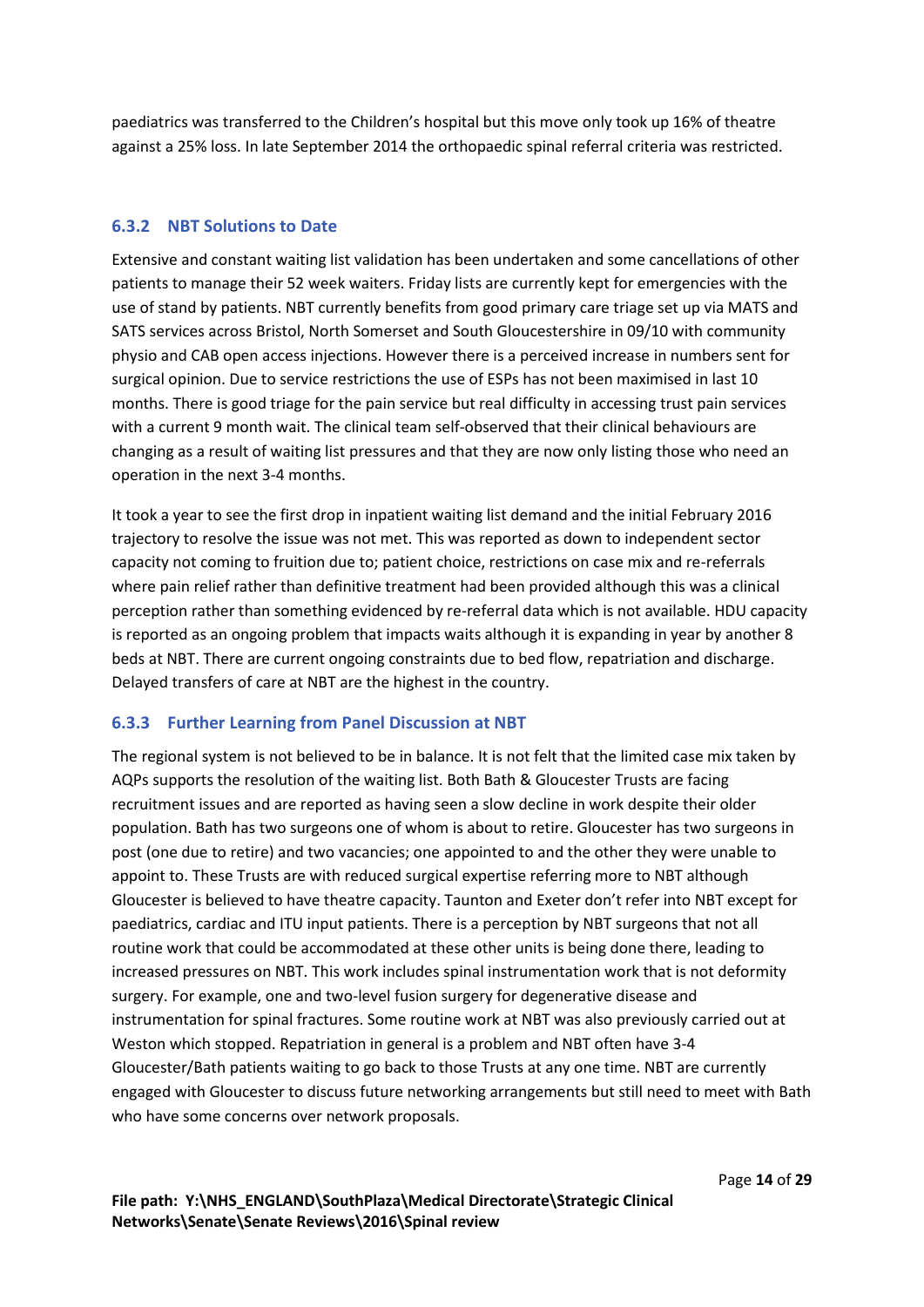The trust state they are currently on track to clear the orthopaedic spine waiting list by the end of 2016. Similarly to Plymouth but to a greater extent there are concerns about managing a tide of referrals that have been held back to date.

The Trust has 3 scenarios adjusted for risks to tackle the neuro spine backlog. Scenario C shows November 2017 as the latest date to clear the 52 week wait. Their current trajectory is to clear the backlog by summer 2016 but this is dependent on an increase in theatre capacity in June. (Work has been sub contracted to ISTCs in other specialties to create theatre capacity for neuro spine for one year only at cost to the Trust above tariff. 7-10 cases a week are also outsourced to the private sector facilities with NBT consultants operating on patients. Within orthopaedics the spinal patients had a change of surgeon for ISTC moves and less than 10 successfully have moved in total to date.

There is concern from the NBT spinal surgery team that spinal services at Circle Bath are performed by surgeons without an NHS spinal sub-specialty interest and that AQP treatment in general is not regulated alongside NHS Trust treatment. Clinical pathways are at risk of being income-driven and not always appropriate to a patient's pathology. The AQP model is described by NBT as cherrypicking simple cases and leaving NBT to pick up complications, patients with serious co-morbidity and patients with complex spinal disorders, sometimes after prolonged and repeated inappropriate intervention. Circle Bath were reported as having a business plan that includes a growth in spinal work of 200 outpatients per month which will stimulate subsequent complex surgery referrals to NBT for which there is no capacity. Other ISTC providers on CAB are also described as taking work without any links in to NBT.

#### <span id="page-14-0"></span>**6.3.4 Paediatrics**

The Trust's presentation of MDT patients from the previous week in particular raised serious concern regarding the position of paediatric spinal surgery within context of the whole region. The waiting list situation was described as feeling unmanageable and considered to be a serious clinical risk.

4 of the 6 orthopaedic spinal consultants at NBT cover the children's hospital with 1 list per week in total. The cases are very complex; for example one surgeon has 8 cases in the next two months all of which need a one day list. 20 of his patients have waited more than a year since listing and patients who turn 16 years of age while waiting then impact NBT adult waiting lists. Each surgeon's current list varies and some are more untenable than others. It was considered that it would take 4 NBT surgeons a year and a half to clear the paediatric list if they did nothing else. The NBT team would need 2 full operating days at the children's hospital going forward (currently have one) but UHB can only currently offer ad hoc Tuesdays.

Due to unacceptable delays patients are consequently requiring bigger operations with higher complication rates. Diagnostics were shown demonstrating the poor clinical outcomes of long waits (eg. Age 10, 60% curve gone to 96% over the year child has been waiting). Part of the cause of the problem was deemed to be list start times with knife to skin time sometimes being 11-11.30am when it has previously been 9am with a senior anaesthetist in theatre. There is also a South West wide problem with very poor availability for HDU and PICU beds across the region. Both NBT and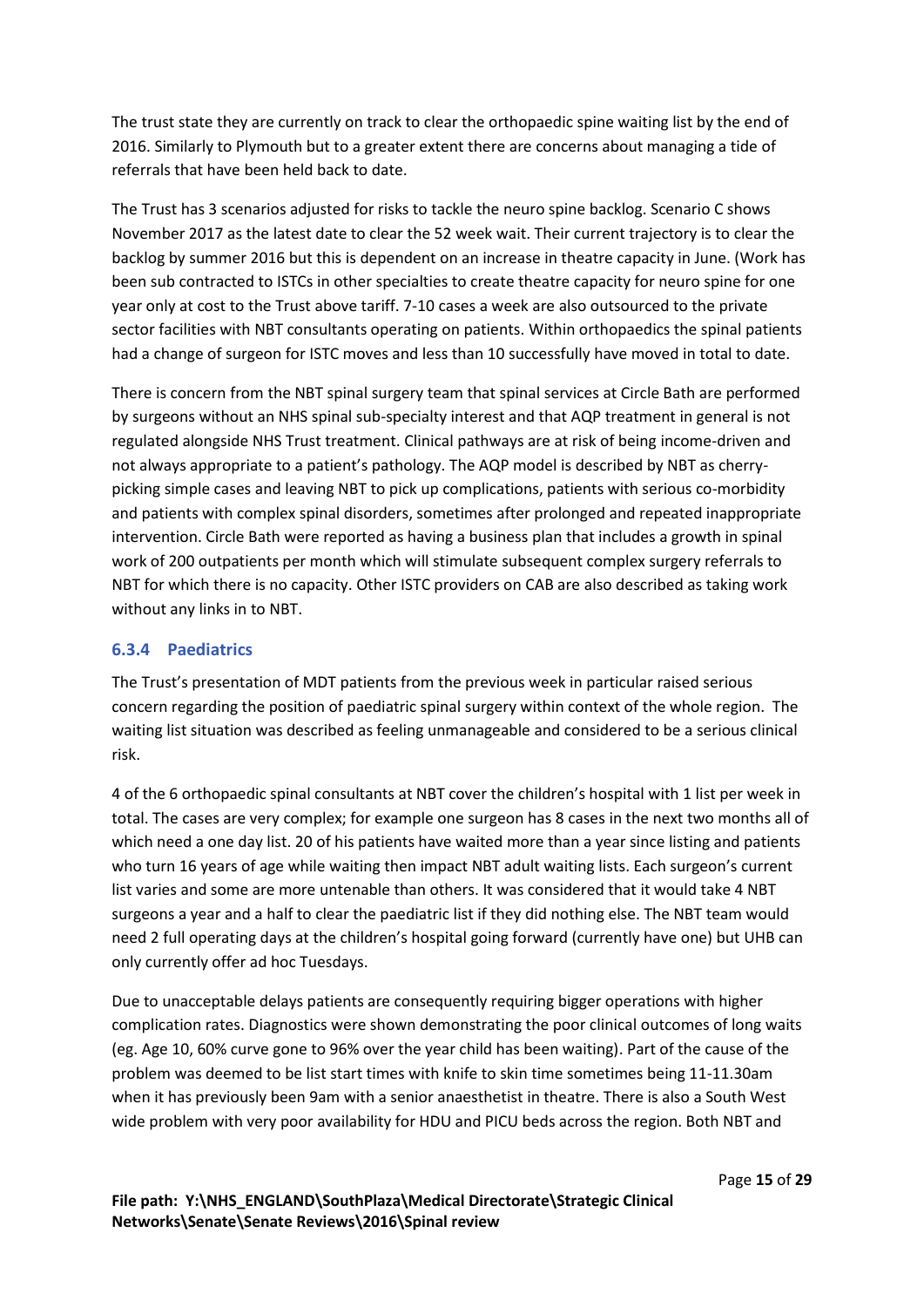UHBT are aware of the issue and are reported to be working to improve the situation within the limits of their infrastructure.

Overall NBT has a balanced bed base but with 100% occupancy in May 2016 and their winter plan is not yet signed off. There is a proposal in the winter plan to commit to 24 hr repatriation and NHSI are expected to write to all CEs to support this. There is an ongoing large scale cross cutting issue of patient flow and beds in the Trust. The Trust intend to meet recovery trajectories but would like assurance of capacity balance; they would like to see closer working with neuro and spine services and a network set up with Gloucester and Bath. The Service and Trust aim is to be open to local CCGs with restrictions for others or set up as a lead provider. They see a commitment to their local population and do not want to be too restrictive.

# <span id="page-15-0"></span>**7 Diagnosis and Recommendations**

# <span id="page-15-1"></span>**7.1 Overall Themes**

The differentiation between work that is specialised and non-specialised is not clear cut for spinal surgery. Both units are designated major trauma centres. This means that all of their spinal work is categorised under specialised commissioning although some of the work with unrestricted waiting lists would otherwise be routine and categorised as CCG commissioned work. It is estimated that within the whole system 90% of work will be non-specialised. From 17/18 CCGs will be paying for all non-specialised work in neurosciences centres which will include these two major trauma centres. In relation to this forward plan the financial incentive to providers to categorise procedures as specialised if possible should be noted.

Whilst this review was set up to look at specialised spinal surgery services it was clear to the panel that these cannot be commissioned without considering non-specialist spinal surgery services, associated non-surgical spinal services and pain services among others. A sustainable service will need to improve the front end of the pathway: this will reduce demand, allowing the right patients at the right time to be seen in secondary care. The commissioning of effective alternative services to spinal surgery will be crucial to the sustainability of specialist spinal surgical services and need to feed into STPs for community services. If these services are available it would be better for patients as well as reducing demand for spinal surgery.

The panel noted from the data available to them that waiting times had increased when specialised commissioning was taken on because all the complex work moved to those two centres in Plymouth and NBT. The panel also discussed that the concentration of skills and complex work can risk centres losing the ability to access capacity elsewhere and work with smaller DGHs. An overall crisis in funding around spinal surgery amongst other specialities was discussed however the panel were mindful of the financial limitations to resolve this and the need to focus on unblocking spinal services now.

The services at both Trusts suffer as a result of wider infrastructure issues and widespread patient flow problems. Referrals need to be managed consistently and robustly to ensure equity of access.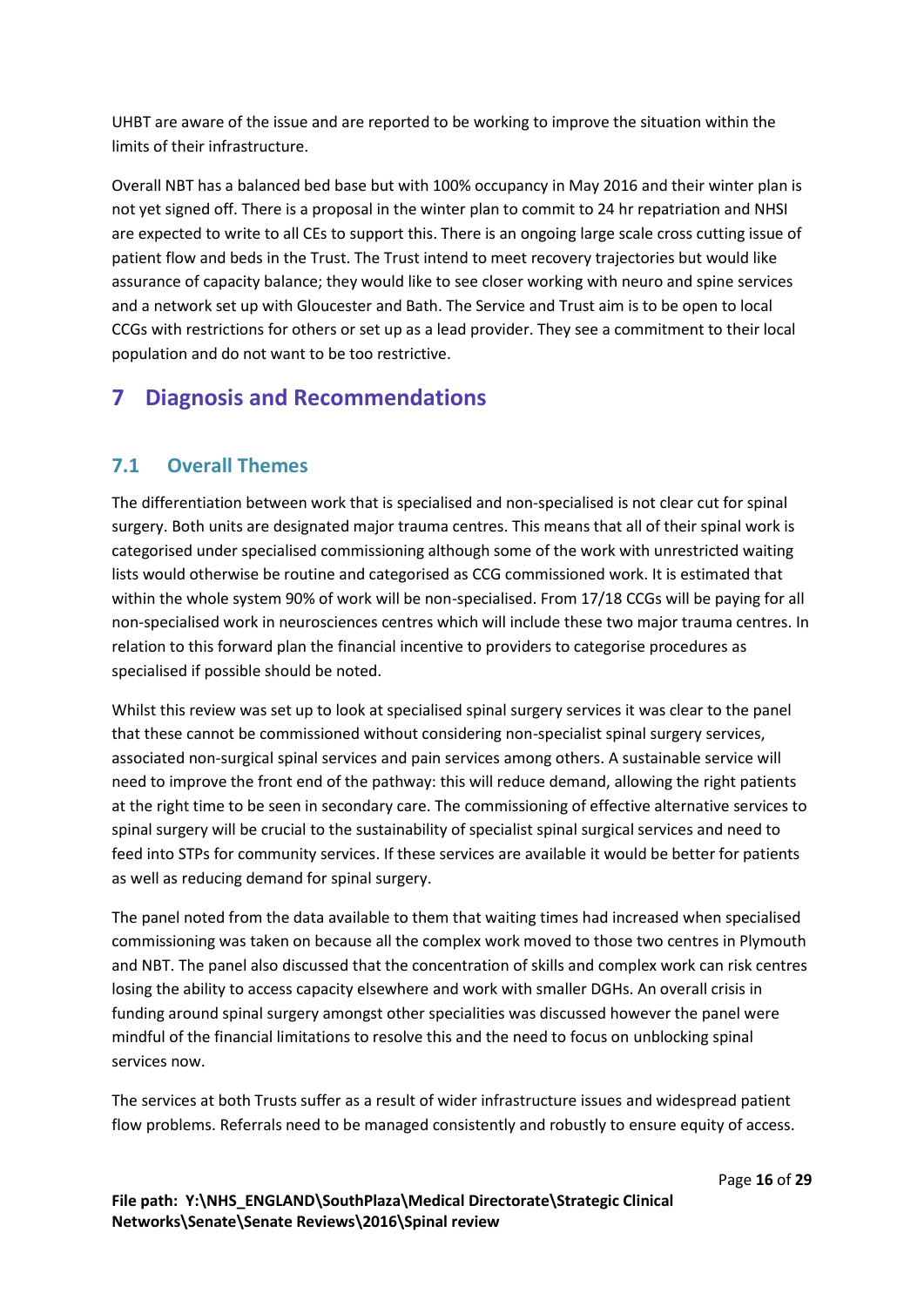This also needs to be supported by adequate infrastructure, particularly in terms of theatre, beds and discharge.

The problems between the two Trusts were deemed to be very different but one key recommendation around developing one South West provider led network emerged which the panel felt strongly would support resolution of issues at both Trusts. The panel advised that the current system is unsustainable and that across the South West it is crucial that the only alternative to GP referral shouldn't be referral to a spinal surgeon. It was also considered that at both Trusts Neuro and Spine waiting lists should be kept separate and looked at independently based on evidence that if you combine them then the spinal waiting list will suffer. The panel also felt that both Trusts could work further on integration between sub-specialties to include anaesthetics and radiology and encourage the set-up of other services such as pain management and ESP led triage.

The potential impact of the current situation on patients from waiting is that some may become psychologically damaged, with chronic neuropathic pain and impact on quality of life and work such as increased long-term sickness absence. Conversely some patients will recover without intervention and not need surgery at all. There is currently concern within both services regarding sustainability, what is happening to patients while the list is restricted and a desire to ensure they don't return to the same problem when restrictions are lifted.

## <span id="page-16-0"></span>**7.2 Principle Recommendation to set up one South West Spinal Network**

The panel agreed that for both Trusts more routine specialised commissioning work can be carried out at other providers with clear oversight of patient outcomes. They discussed the merits of hub and spoke, partner and lead provider models and recommend that one partnership lead provider network is set up that covers the whole of the South West using CQUIN as an enabling tool. This would need to be agreed between NHSE, specialised commissioning and across CCGs with a lead CCG working in partnership with the lead provider. As major trauma centres PHT and NBT will naturally form two main hubs for this network in the North and the South while the two other spinal centres in Exeter and Taunton will also need to be used more effectively.

The role of CCGs as commissioners of non-specialist and community services as well as of specialist services in the future means that CCGs need to take an increased responsibility for commissioning an integrated spinal pathway. Without a network the panel do not feel that spinal services in the South West can regain sustainability. A standardised system is needed across the south west with a one network set-up or patients will end up having surgery at trusts that don't have the same comprehensive triage or use of pathfinder best practice.

One partnership lead provider network will:

- Facilitate peer review, joint learning and support more regional connectivity for complex surgery services.
- Share workload and problem solve collaboratively.
- Support recruitment across the region.
- Target training issues where either too much or too little complex work is being carried out.
- Review outcomes and develop learning protocols to develop outcomes
- Support oversight and governance of non-NHS providers

#### **File path: Y:\NHS\_ENGLAND\SouthPlaza\Medical Directorate\Strategic Clinical Networks\Senate\Senate Reviews\2016\Spinal review**

Page **17** of **29**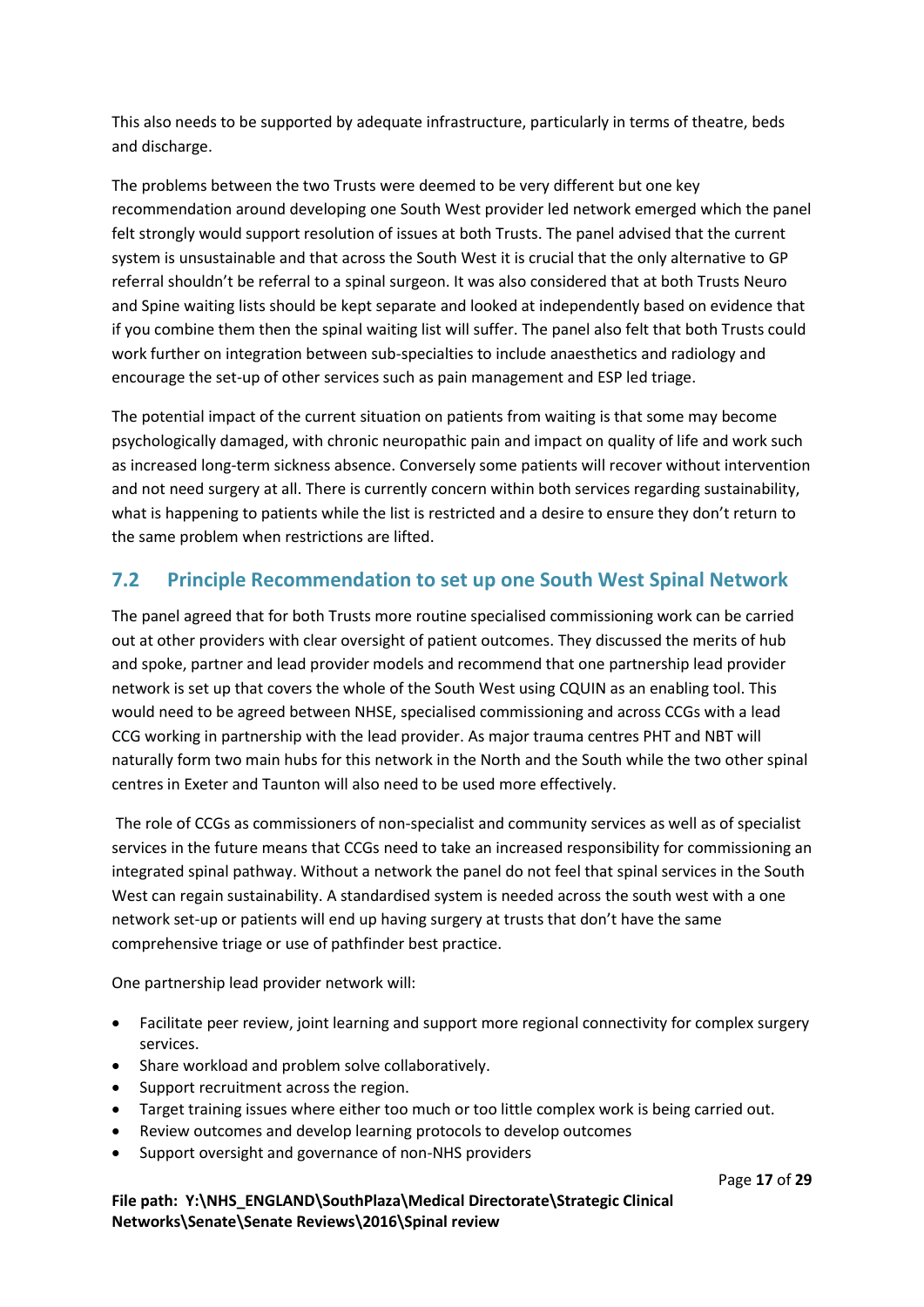• Support commissioners in service planning

All Trusts in the South West should be mandated to take up the 16/17 CQUIN (duration from April 16 to March 2019) to set up a network with all trusts funding a lead surgeon as clinical leader to develop it up building on examples elsewhere such as the East of England Spinal Network.

Stage 1 would include setting up a network to include AQPs and repatriation protocols.

Stage 2 would model the south west activity volumes and use of the centres within the network. The network would include;

- Lead provider Trust and Lead CCG
- A regional network triage model to handle referrals and manage activity. Without consensus around restrictions there is the risk that referrals move around the system.
- Clear targets for conversion rates
- Consideration of how theatre capacity is best used in the South West
- Consideration of how private work is ideally commissioned.
- Network MDT arrangements.
- All trusts within the network to submit data to the British spine registry.
- All new consultant appointments are made as joint appointments with the lead provider.
- Regular rotas to ensure consistency of clinical teams will be required for surgical lists at partner hospitals
- Support to develop cross-trust clinical relationships particularly for running theatre lists for visiting surgeons, ensuring equal priority of access.
- Recommendation from the panel and clinical senate to all South West Trusts to support 24 hour repatriation protocols as per NHSI communication. (This does not have to happen as part of a network but is a recommendation that would benefit both Bristol and Plymouth spinal services).

# <span id="page-17-0"></span>**7.3 North Bristol Diagnosis**

The trust presentation demonstrated that heavy validation of the service to date has been valuable. Theatre efficiency in the new build is not yet felt to be at pre-move levels and there is significant pressure on HDU and ward bed availability. Diverted patients from NBT services are currently often being seen by AQPs but it is anticipated that some of these patients who might receive injections or routine surgery will need more definitive complex surgery in the future. It is not clear what proportion of work that is declined reappears later, what proportion recovers spontaneously, and what proportion deteriorates if not treated. Other Trusts nearby are not felt to be fully resourced for moderate complex patients. The service is currently in a much more manageable position with restrictions and more capacity than demand but if it were to open waiting lists up now it would not cope. Currently the level of unmet demand in the wider system is not fully understood. The Trust has begun to explore the commissioning of care through a network of providers in the North of the patch also considering other parts of the patient pathway including pain services, physio services, community and independent providers.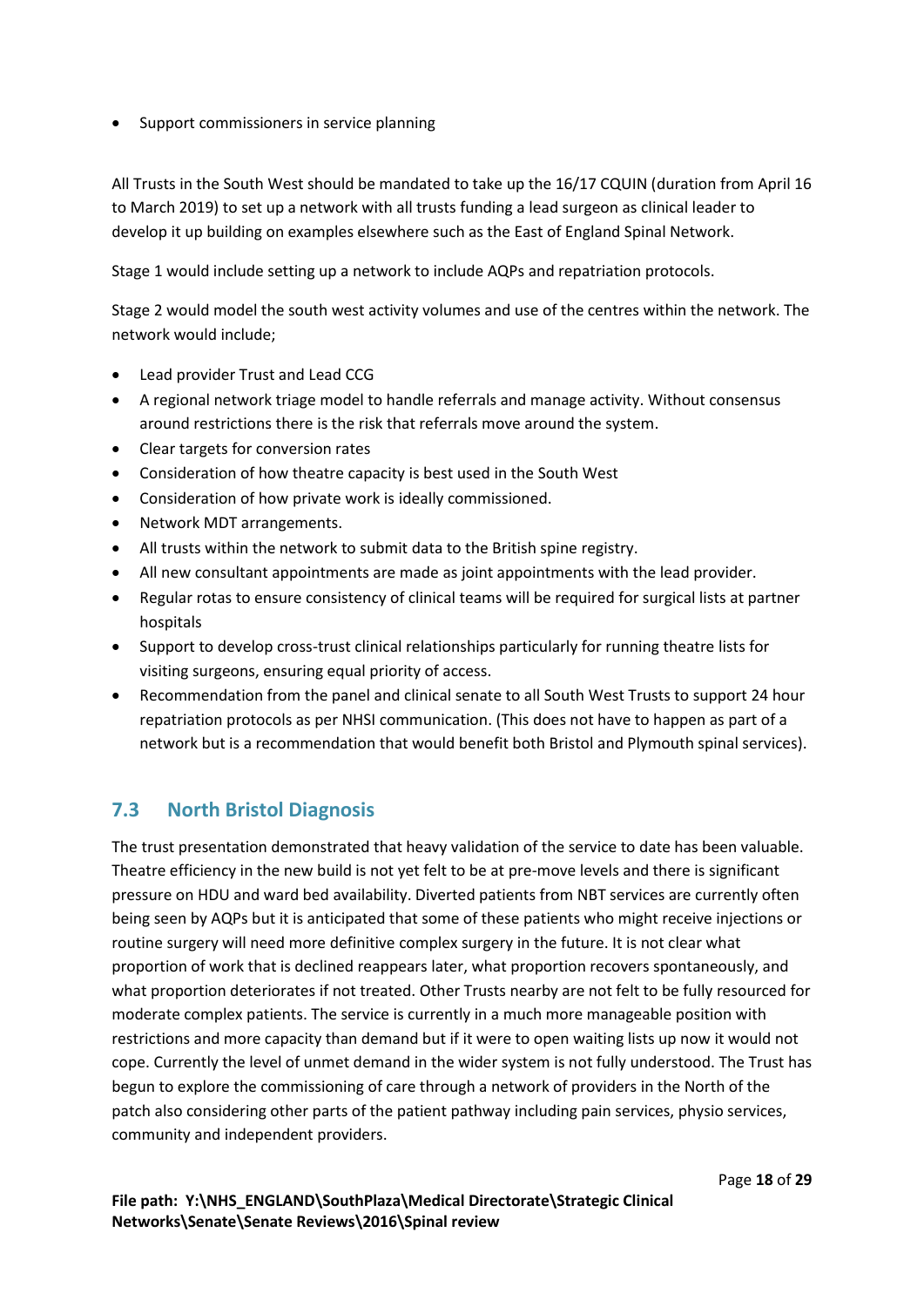The background information and visit demonstrated to the panel that while NBT have carried out significant work to clear their backlog with a trajectory to re-open their waiting lists by the end of 2016 there remain some issues to resolve in order to open the list in a managed and sustainable fashion. The current highly complex case mix at NBT is not sustainable and also impacts upon training for routine spinal. The loss of resource at Gloucester and Bath is a key issue. These Trusts are likely to struggle to recruit spinal surgeons in the future as, increasingly, subspecialty-trained spinal surgeons will want to work in the centres providing 24-hour care for complex spinal disorders, spinal trauma and spinal tumours.

Dissociation of 'simple' spinal surgery poses a real threat in terms of sustainability. Spinal services must be viewed as a whole (locally commissioned spinal surgery, complex spinal surgery and neurosurgery) and ideally via a Regional Spinal Network.

Whilst there are initial proposals being explored to set up a network to include Gloucester, Bath, Swindon, Weston, Taunton, AQP and include the metastatic cord service development these seem to have encountered some stumbling blocks. Network development needs to be moved forward considerably as soon as possible and include the whole of the South West.

Clearly highlighted and of concern to the panel were the current waits over 52 weeks for paediatric deformity surgery delivered at the Bristol Children's Hospital (UHB) by NBT consultants. Some appalling examples of additional risk to the quality of patient life through delays to surgery were described and the subsequent increased risks of complication for patients.

UHB services were not part of the scope of this clinical review and were therefore not represented at meetings with comprehensive service information not having been sought. However this serious issue cannot be ignored and needs to be picked up urgently not least because it impacts on NBT's own waiting lists with a flow of patients turning 16 being referred to NBT.

Overall improved patient flow out of NBT is needed to support the Trust carrying out the specialist work it is set up for. Total service capacity within the STP footprint needs to be considered as well as other neighbouring STPs and specialist flows. A business case for expansion of spinal services based on increased spinal work could easily be made by the provider. However, the Brunel building at NBT is currently running at 100% bed occupancy and 100% theatre list utilisation and service expansion is therefore going to be difficult in addition to the wider context of reductions in commissioned activity.

# <span id="page-18-0"></span>**7.4 North Bristol Key Recommendations**

1. A serious concern was raised through review of the NBT service regarding the current waits for children's spinal deformity surgery. The damage from waiting is greater to children and therefore there is an argument to prioritise them over adults. It was clearly stated during the site visit at NBT that children's health is being adversely affected by current arrangements for spinal deformity surgery at BCH. As a clinical governance issue this requires the immediate attention of those responsible for paediatric care in the region. Bearing in mind that UHB services were not in the original scope of this work and therefore not fully explored, it is recommended that;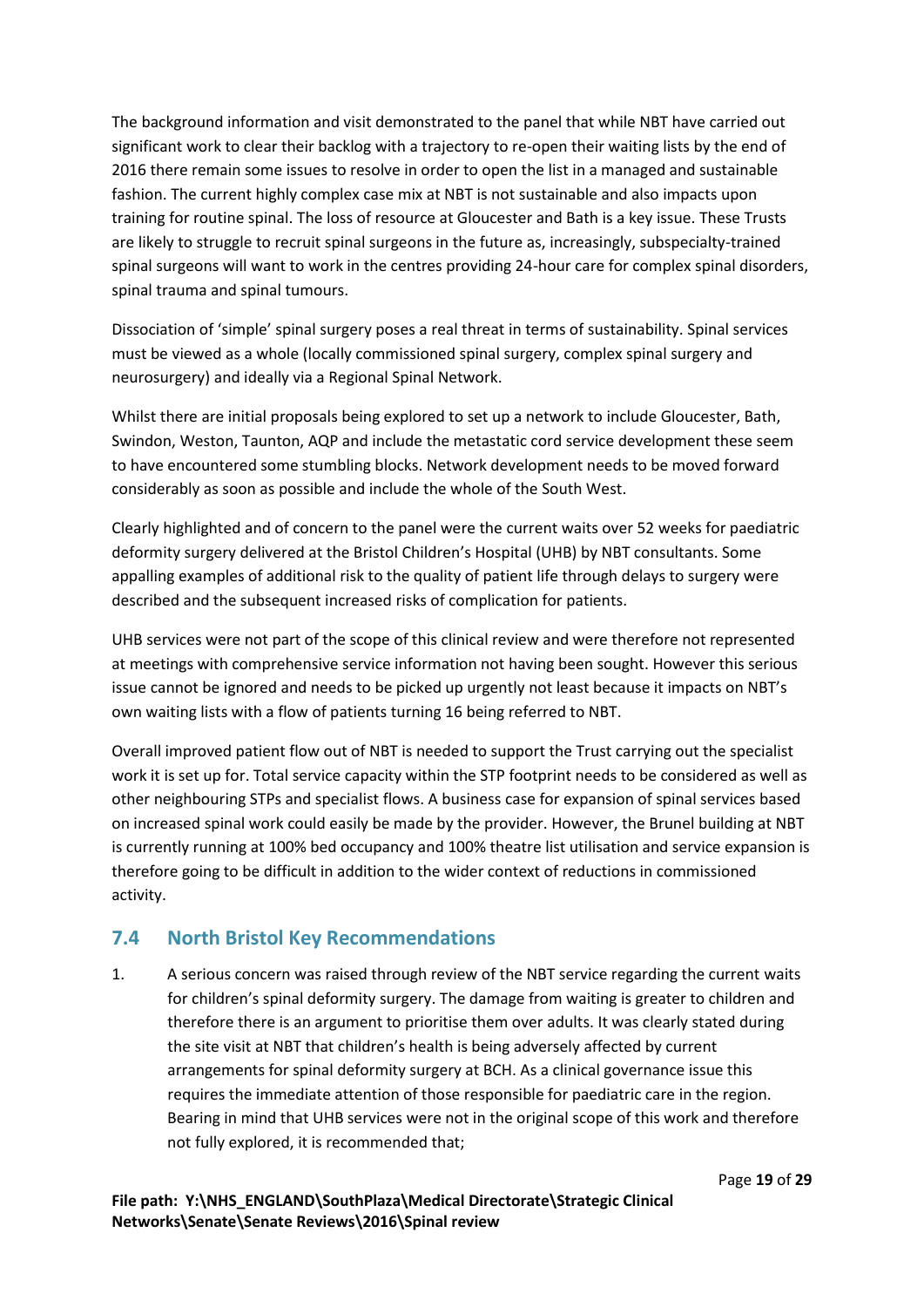- a. NHSE and Specialised Commissioning investigate this issue urgently with UHB and NBT as a matter of importance.
- b. UHB/NBT should not be accepting referrals from outside the South West for children.
- c. NBT include children in their trajectories for clearing waiting lists.
- d. NBT work with UHB regarding theatre capacity to clear waiting lists and ensure this issue is managed via both Trust and specialised commissioning risk registers.
- e. Validation of surgical paediatric spinal deformity patient lists with a view to clearing the waiting list by treating non-South West patients at other specialist centres eg. London. If successful, South West patients could also be offered surgery elsewhere to clear the backlog.
- f. Review anaesthetics support to spinal paediatric theatre sessions as part of the above.
- 2. A network set-up is needed to drive work to other providers and create a balanced case mix at NBT. A lead provider could potentially manage the flow of activity and where work is delivered. Network pathway protocols recommend care close to home unless it is specialist so it is not anticipated that a network would risk widening the patient flow map and referral borders. NBT is currently at the very beginning of network discussions but pathfinder supports this model nationally. As per the key recommendation from this review already outlined it is recommended that NBT pursue their proposals to set up a spinal network in order to provide equity of access for patients to spinal services in the region. It recommended that they think beyond the North of the patch and that a partnership lead provider network for the whole of the South West as already outlined in this report is established. At NBT it would incorporate the following;
	- a. Joint appointments to new posts and recruitment of clinical fellows/associate specialists/specialty doctors to a network in addition to Consultant posts. (For example, Swindon already has combined contracts with Oxford.) Appointments as part of a network are more attractive to recruit to with shared ownership of services helping to iron out issues collaboratively. High quality surgeons would want to be part of a spinal rota and a network approach would support staff retention regionally, acknowledging the difficulties in recruiting to Bath and Gloucester and that making appointments to a network provides a more appealing package with variation in work than single appointments to small departments.
	- b. MDT attendance arrangements as part of the network. Consider evening timetabling.
	- c. Involvement of private healthcare partners in spinal surgical services should be overseen by the Regional Spinal Network. There is a strong perception of there being a quality issue at AQP providers in the region. Governance from a network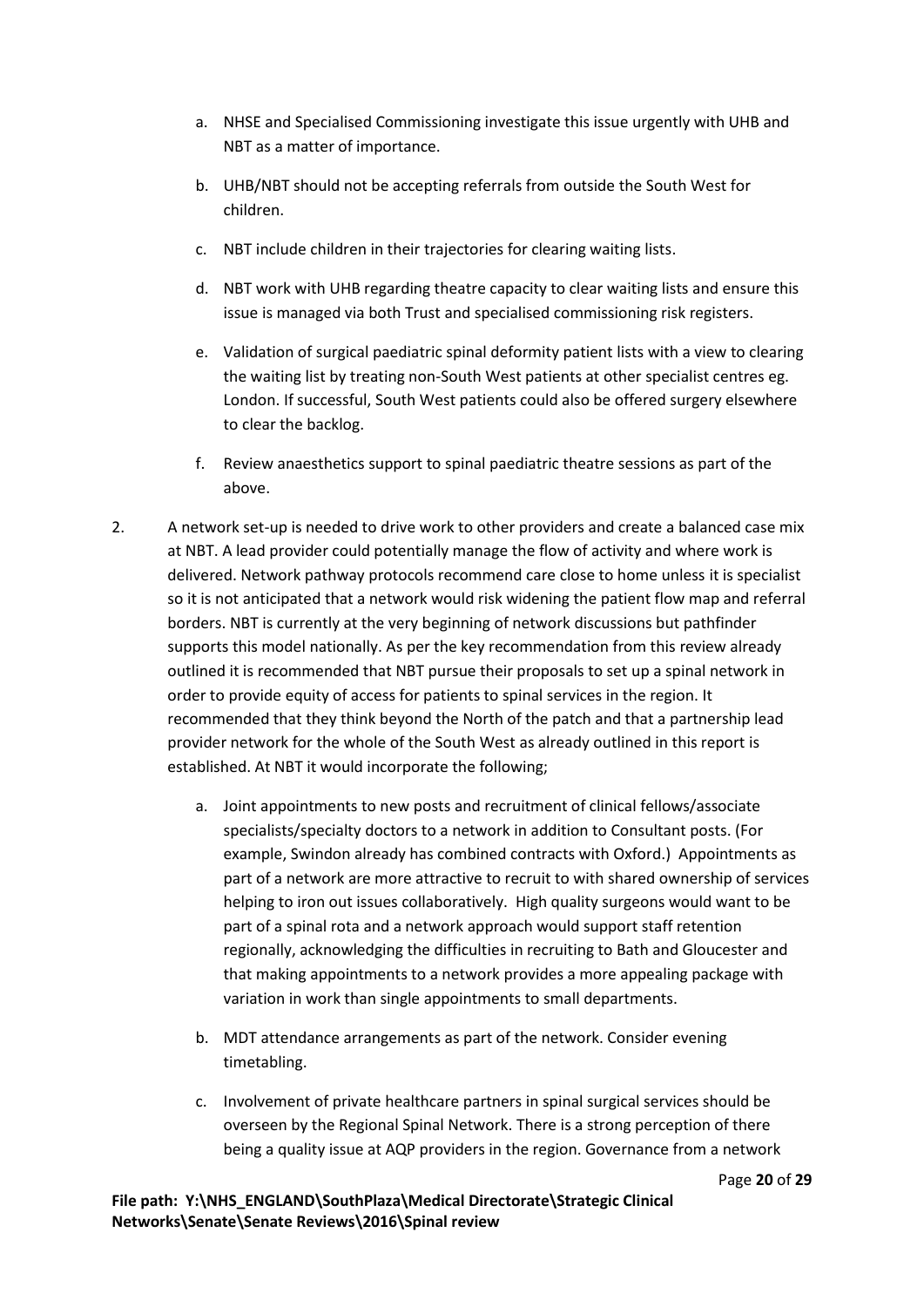would need to ensure that AQPs meet the same minimum criteria for service delivery as NHS Trusts with all surgeons participate in peer review and entering data on the British Spine Registry. AQPs should be joined up with a lead provider.

- d. Consider joint appointments with AQPs (Consider workforce and regulation) as part of the network taking into account; concerns around either inadequate treatment or over treating, streamlined pathways and commissioner value for service.
- e. Examination of capacity at Gloucester & Bath to take back more activity.
- f. As detailed in the key report recommendation, use the Spinal CQUIN for a network model to facilitate care pathways, to support clinical release for input into the set up.
- g. It would seem sensible that a Spinal Network solution identifies NBT as the lead provider. NBT is the only provider of 24-hour emergency spinal care, adult deformity surgery, and surgery for metastatic spinal cord compression in the region.
- 3. Audit AQP treatments (e.g. numbers of nerve root blocks). Where AQP provider support is needed to manage NHS activity Trusts should buy sessions and use facilities rather than surgeons to avoid perverse incentives to be inefficient. Serious consideration should also be given to bringing AQP providers into a network.
- 4. NBT Trust management need to consider anaesthetics job plans and capacity of their workforce to support theatre efficiency and waiting list management.
- 5. In preparation for lifting waiting list restrictions NBT need to consider their pain service and ensure that there are robust alternatives to consultant appointments and surgery.
- 6. Set up secondary care non consultant analysis and reporting of MRI scans to avoid default NBT surgical spinal opinion post scans. ESP led triage was felt by the panel to be extremely helpful both in primary and secondary settings and reported as really helping patients achieve a surgical perspective on their condition without seeing a surgeon and therefore gain an understanding of possible non operative strategies even after they have been referred to a surgical unit.
- 7. Validate the Community assessment and triage service for BNSSG and review where patients are going, how integrated its models are and how well joint working functions. Ideally pain management should be integrated as part of the triage service and Extended Scope Practitioners (ESPs) should be being effectively used as part of community triage with the ability to request, interpret and discuss scans with patients as well as input to consultant MDT to refer if required. A good fast track system of treating acute nerve root pathologies with quick access to injections and surgery should also reduce the patients who go on to develop chronic pain. With NBT, the CCGs must consider linking the lifting of restrictions to the existing provision of alternative services being strengthened.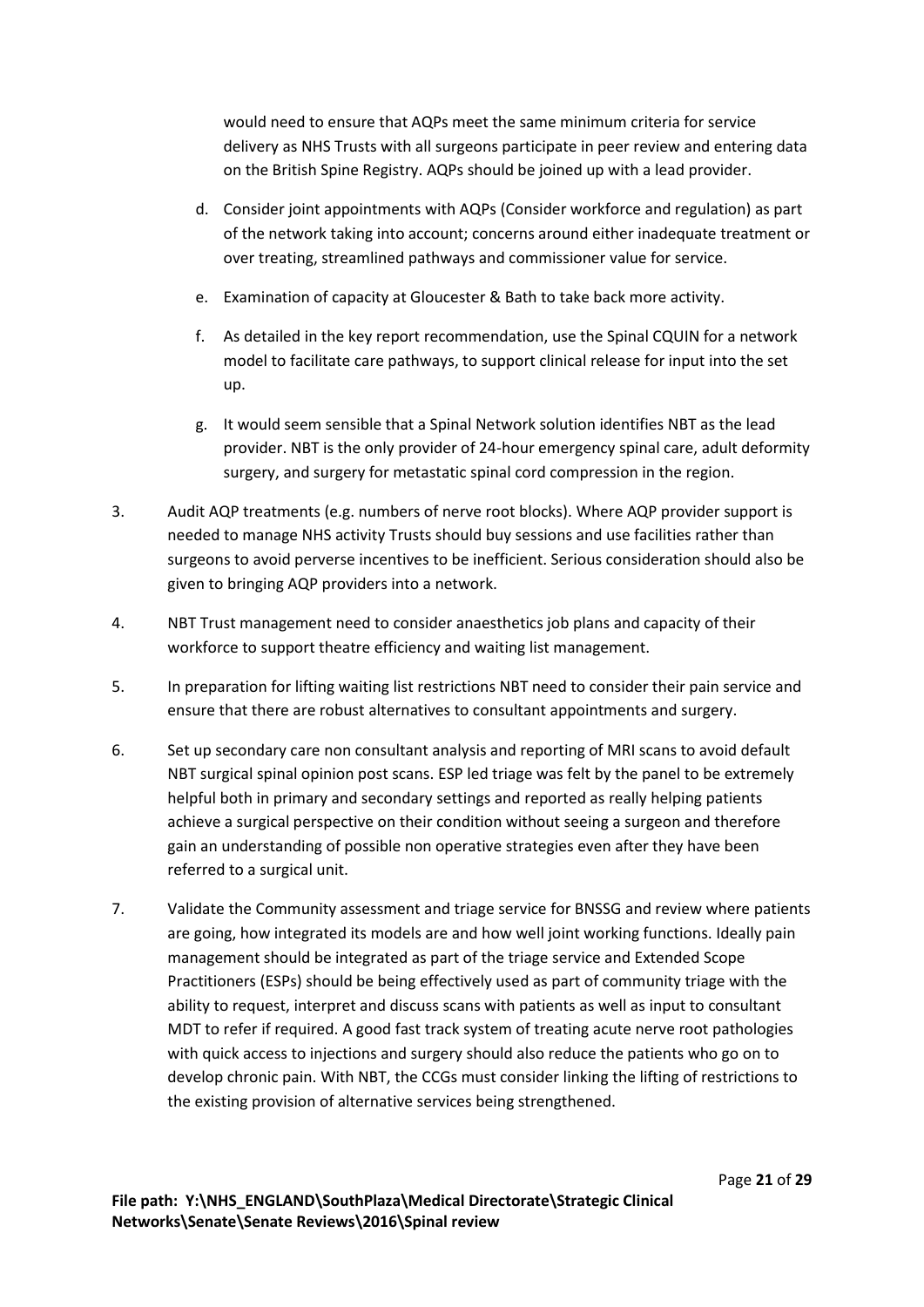8. NBT as a priority need to plan activity anticipated once 'doors open' based on prior activity and triage service information against what ongoing capacity they will have once backlog cleared. The next step would be to plan a staged lifting of waiting list restrictions and open list initially for BNSSG patients only.

## <span id="page-21-0"></span>**7.5 Further NBT Suggestions**

- 1. Pre-assessment use specialist nurses to support enhanced recovery and patient information in clinic to avoid cancellations especially on the day. This role would also support discharge.
- 2. Using day lists for injections to be done by radiologists, nurse specialists, physiotherapists (precedence set in the region by Exeter).
- 3. Ensure there are clear protocols for discharging patients who do not need immediate surgery but may develop symptoms later down the line. This would require quick access to speciality opinion when they reach the right surgical threshold.
- 4. Neurosurgery would benefit from the appointment of one or two additional surgeons with a spinal sub-specialty interest. This is required to fill the gap in service for those patients who neither have true adult deformity nor simple disc pathology. These patients include those requiring fusion for one or two-level degenerative disease and those with metastatic but not cord-compressive tumours. The business case for such appointments could be made by the Trust financially but would be predicated on increased activity rather than reduction in demand.
- 5. In terms of bed stock, options that could be considered include the development of a dedicated day case area within the Brunel Building. Current neurosurgery theatre utilisation figures suggest that on many neurosurgery lists, it may be possible to perform a day case lumbar discectomy first on the list, prior to the day's major case.
- 6. Consider re-visiting the use of step down HDU beds, which look after just post-operative patients working Monday through Friday (PACU – post-anaesthesia care unit or extended recovery model).

## <span id="page-21-1"></span>**7.6 Plymouth Diagnosis**

The review panel shared the view of the Plymouth team that their situation is largely a capacity issue with activity data showing that much of their work is routine spinal activity. However, Plymouth holds a key role as the southern South West major trauma centre and it was considered that a lot more could be done to manage both activity and capacity to appropriately flex it for the right patients. Currently, non-recovering patients are at risk as a result of waits. There is an undeniable capacity issue but the panel did believe it can be mitigated against.

Plymouth has a high level of referrals and also a high 18-20% cancellation rate which is largely due to bed issues. Problems around the repatriation of patients also play into the lack of capacity for

Page **22** of **29**

File path: Y:\NHS\_ENGLAND\SouthPlaza\Medical Directorate\Strategic Clinical **Networks\Senate\Senate Reviews\2016\Spinal review**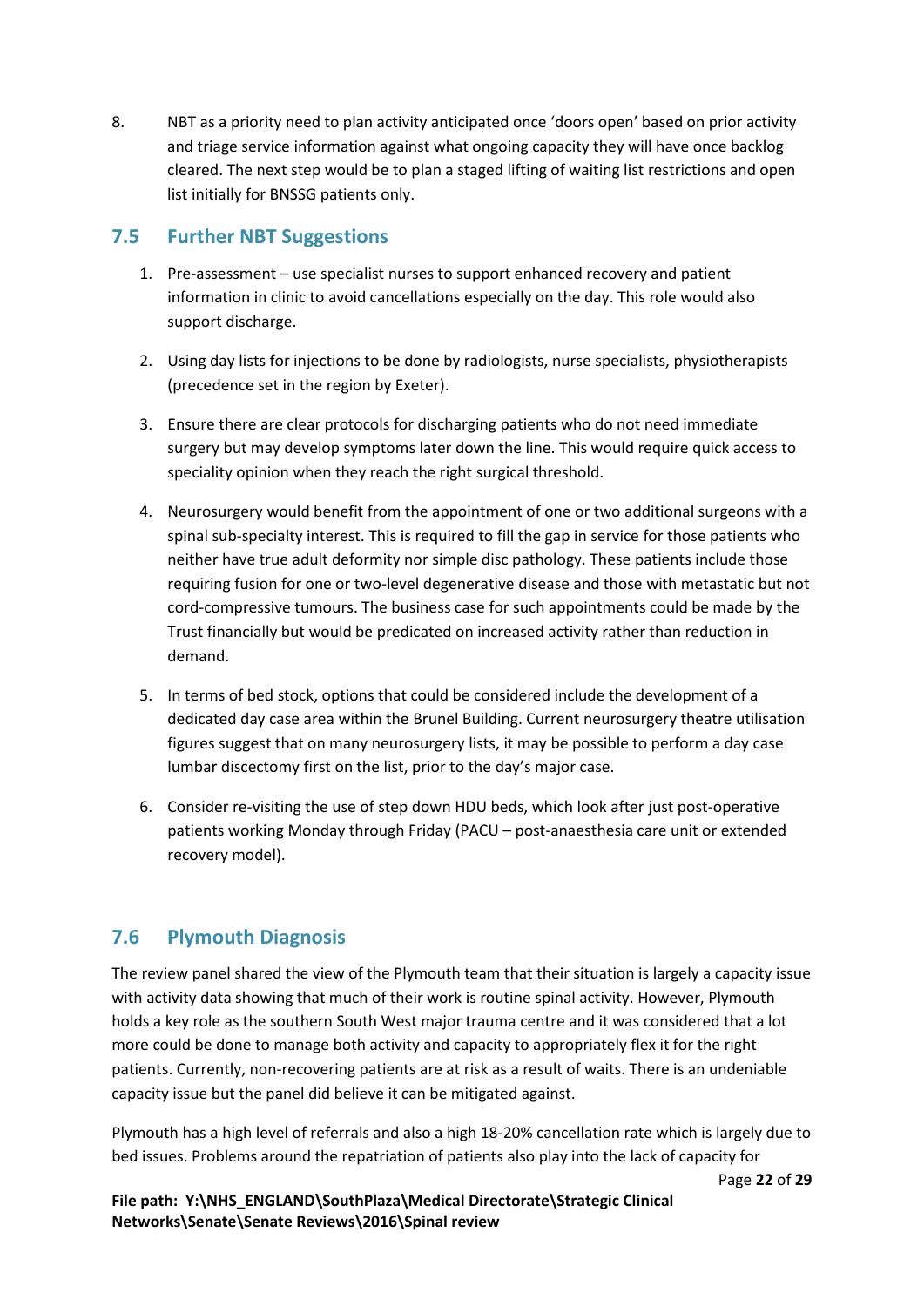patients and subsequent waiting list problems. There was some concern from the panel that the reduced throughput of activity due to bed and theatre availability could potentially lead to skills attrition.

(Data on the number of emergency spinal cases performed broken down by instrumented versus non-instrumented as well of time of admission to time in theatre has also been requested by the final review panel. When this is provided by the PHT performance team it will be shared with the specialised commissioners.)

Their on-call is a category B with cranial colleagues on call overnight for cauda equina and noninstrumental. Four people share the complex spine rota exclusively. There is a different 2nd on call for cranial work and the lead consultant covers both at the weekend. A separate on-call rota for spinal is the right model in order that consultants are not on-call for different things at once.

There are no nearby DGHs to take activity although Exeter which is 45 miles away is a spinal centre. CRG definition of complex spinal surgery is 2 levels instrumented or more. Instrumented surgery for a single level fix cannot be delivered in an ISTC and capacity on the current site is difficult to expand. There is little DGH or private sector capacity and it is not good practice for patients to be sent long distances elsewhere.

The panel were surprised to find that a community triage service has not been set up and that all patients referred to the Trust get an MRI scan. This risks sending too many patients to spinal outpatient clinics and will drive up intervention rates. Services elsewhere in the country have used triage services to both obtain low referral rates and subsequent high conversion rates of outpatient appointment to surgery when patients do get to the hospital system.

There is no pain service as part of the pathway although a proposed integrated back pain model for the western locality was shared with us (appendix 10p) and matches up with best practice models elsewhere. Neither is there a current service for x-ray guided nerve route injections. This type of service can be very successful when pre-selection of patients is carried out effectively for specific conditions. Similar issues at GSTT 10 years ago were discussed by the panel where a 2yr wait was reduced to 8 weeks. This programme involved heavy validation and process management including review of recurrence, ESP interface clinics alongside consultants, seeing acute radicular pathway patients early with more injections and community clinics for chronic pain patients.

Plymouth currently uses a general pre-assessment service. Specialist nurse input at Ipswich uses 1 hr pre-assessment appointments 3-4 weeks before surgery to avoid any cancellations due to patient reasons and also to facilitate discharge.

The team and the panel also discussed the limited availability of AQP providers and other available theatres to support capacity issues. There was however an opinion that effective triage and reduced cancellations could eliminate the need for private capacity.

There is concern regarding returning to the same waiting list 12 months on from restriction in 2017, particularly given that modelling shows that RTT will get worse before it gets better.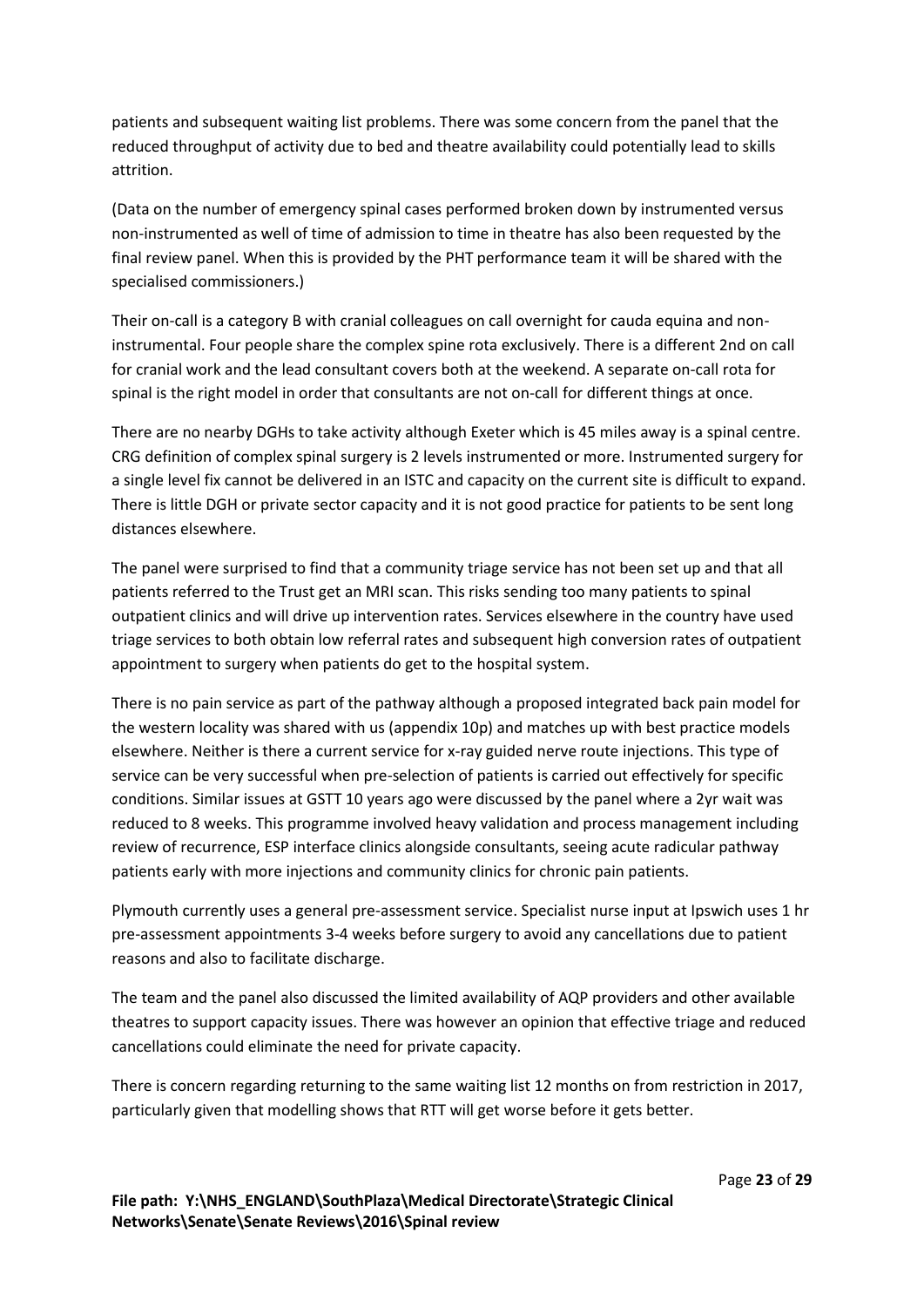# <span id="page-23-0"></span>**7.7 Plymouth Recommendations**

- 1. Set up a community triage service to reduce demand and referral numbers going into Plymouth and increase conversion rates to 80/90% with only the right referrals getting through. There is believed to be significant opportunity here. Use of the Pathfinder business case and secured commitment of specialised commissioning to transfer funds to CCGs is suggested. Pain management should be an integral part of this service as in the model supported by pathfinder ensuring all secondary care back pain work goes in via triage. Any such service should support shared decision making early on in the process with scans only used where it will make a difference to treatment plans. Community triage should include;
	- a. Decommissioning of MRI for lumbar spine unless there is a red flag.
	- b. Explore the potential of physio support to GPs around educating patients.
	- c. Development of the model for pain management already explored.
	- d. Extended Scope Practitioners (ESPs) used as part of community triage with the ability to request, interpret and discuss scans with patients as well as input to consultant MDT to refer if required. This could be run as community triage from a hospital which can have very positive patient perceptions.
	- e. A fast track system of treating acute nerve root pathologies with quick access to injections and surgery will also reduce the patients who go on to develop chronic pain.
- 2. Use ESPs in clinic alongside consultants to increase volume and capacity of consultant sessions.
- 3. Support the development of a lead provider network to support development of other capacity. In particular capacity at Plymouth needs to be considered with capacity at Exeter where there are 5 surgeons, with an agreement to work together to support the development of consultant skills and shifting patients rather than surgeons with one trust keeping nursing and physio expertise. A network approach would also ensure that each surgeon has a high enough volume of complex work to be comfortable with specialised procedures in emergency situations.
- 4. There needs to be an internal trust focus on spinal service links and building relations with theatre teams and anaesthetists. Anaesthetist availability also affects theatre capacity and overrun protocols from mid-afternoon onwards are needed with a dedicated overrun team. There is a shortage of anaesthetists and regular arrangements are needed to build good specialty relationships. Theatre team job plans should be able to run theatres to 6.30 with one anaesthetist rota'd on to stay late.
- 5. The use of protected emergency lists with standby elective patients for theatre should also be employed.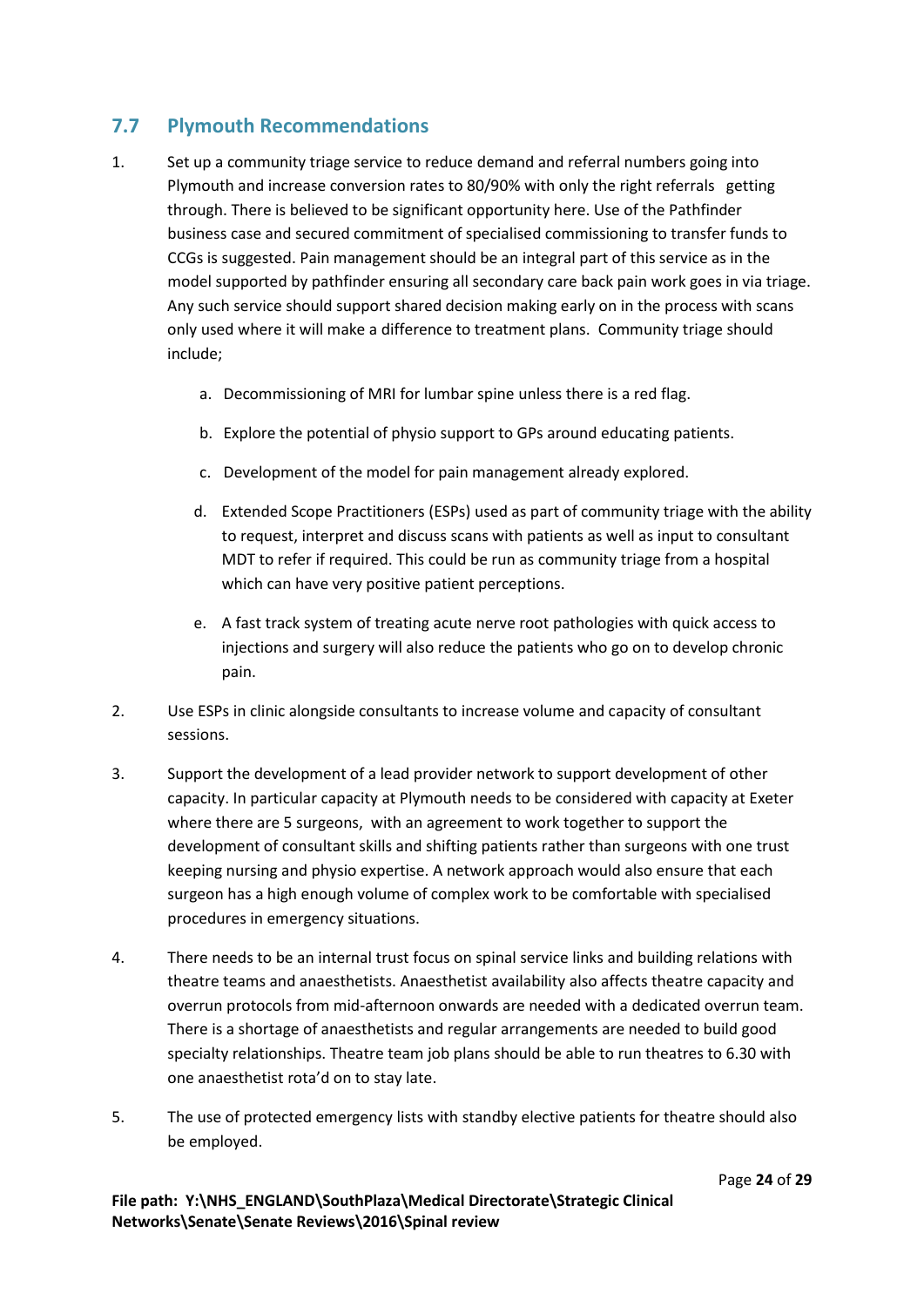6. Set up a service for x-ray guided nerve route injections as recommended best practice by pathfinder and consider links to the Exeter non-medical injection service. For example for acute disc prolapse single level injections, 70% of patients don't come back in. It is national guidance in "pathfinder" and the NICE guidance to offer target nerve root block or epidural for acute sciatica. There must be a fast track option to refer into this service from the community triage as if patients are in pain for over 6 months then all treatments are less effective and patients are more likely to need discectomies.

## <span id="page-24-0"></span>**7.8 Further PHT Suggestions**

- 1. Ask NBT general manager for MSK to support Plymouth with waiting list validation based on their experience to date.
- 2. Validate which patients are being sent to HDU/ITU and consider options of extended recovery and a 5 day ward running simple cases at the start of the week.
- 3. Whilst new techniques develop skills and can improve patient care, spinal navigation methods using x-ray guidance (which can lengthen procedures and reduce turnover) should only be used in cases where evidence indicates the benefit of this procedure and shows the quality of surgery will be improved.
- 4. Specialist nurse pre-op assessment to reduce demand as well as patient choice cancellations on the day, manage discharge and improve the overall patient journey through better information is recommended.

# <span id="page-24-1"></span>**8 Next Steps**

This review was conducted on behalf of the Specialised Commissioning team and as such it has been agreed that the specialised commissioners are accountable for following up on and implementing the recommendations.

**It is proposed that the specialised commissioning team feedback progress to the Clinical Senate at their July 2017 Senate Council with a 6 month update in January 2017.**

**The following leads for key actions are recommended with specialised commissioning oversight to review the proposed timetable and take responsibility for driving this work forward as soon as possible;**

| <b>Overall Recommendations</b>             | Lead                             | <b>Timeframe</b> |
|--------------------------------------------|----------------------------------|------------------|
| All Trusts in the South West should be     | <b>Specialised Commissioners</b> | Sept 16          |
| mandated to take up the 16/17 CQUIN to     | & CCGs                           |                  |
| set up a network with all trusts funding a |                                  |                  |
| lead surgeon to set it.                    |                                  |                  |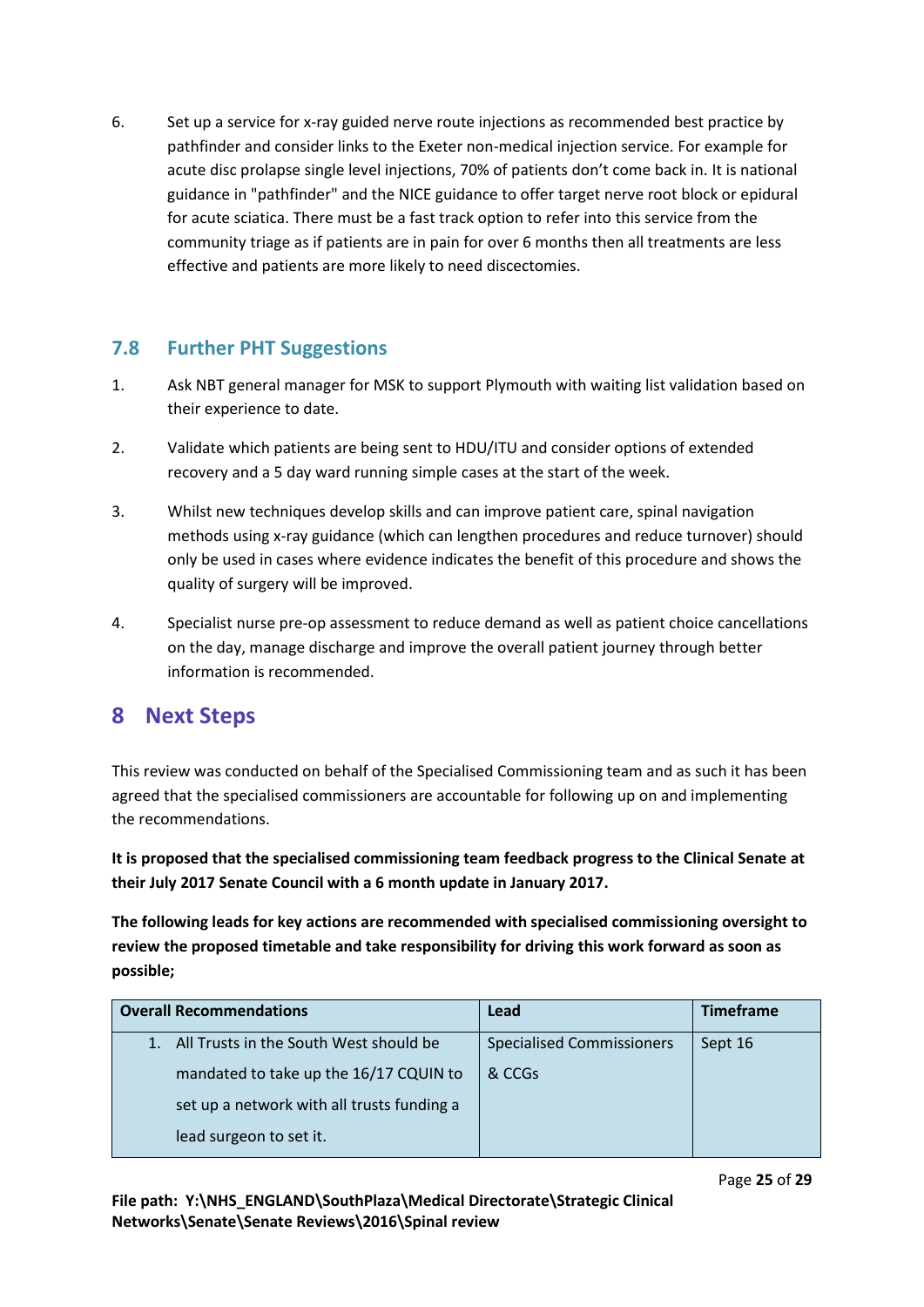| Set up a partnership lead provider<br>2.                      | Specialised                      | 2017            |
|---------------------------------------------------------------|----------------------------------|-----------------|
| network for the South West                                    | Commissioners/CCGs/Trusts        |                 |
| 3.<br>24hr Repatriation Protocol across the                   | NHSE, NHSI and Trusts            | <b>Oct 16</b>   |
| South West                                                    |                                  |                 |
| Both trusts to strengthen their community<br>$\overline{4}$ . | <b>CCGs</b>                      | 16/17           |
| triage                                                        |                                  |                 |
| <b>NBT Recommendations</b>                                    |                                  |                 |
| Investigate Paediatric waiting lists urgently                 | <b>Specialised Commissioners</b> | August 16       |
| Audit AQP activity                                            | <b>Specialised Commissioners</b> | August 16       |
| Review workforce and job plans to support spinal              | <b>NBT</b>                       | September 16    |
| surgery                                                       |                                  |                 |
| Review pain service to support spinal surgery                 | <b>NBT</b>                       | October 16      |
| Non Consultant MRI Reporting                                  | NBT/CCG                          | September 16    |
| Validation of community triage services                       | <b>CCGs</b>                      | October 16      |
| Plan staged lifting of restrictions                           | NBT/CCGs                         | October 16      |
| <b>Plymouth Recommendations</b>                               |                                  |                 |
| Set up a community triage service                             | <b>CCG</b>                       | 16/17           |
| <b>ESPs in Consultant Clinics</b>                             | <b>PHT</b>                       | <b>End 2016</b> |
| Work with Exeter as part of South West Spinal                 | <b>PHT</b>                       | 2016            |
| <b>Network</b>                                                |                                  |                 |
| Anaesthetics Overrun team                                     | <b>PHT</b>                       | October 2016    |
| <b>Standby Patients</b>                                       | <b>PHT</b>                       | September       |
|                                                               |                                  | 2016            |
| X-Ray Guided nerve root injection service                     | <b>CCG/PHT</b>                   | October 2016    |

Mr David Cummings from the review panel and also the lead for the East of England Spinal Network has offered to support the development of a network and NBT have already made contact.

# <span id="page-25-0"></span>**9 Reporting Arrangements**

The clinical review team will report to the clinical senate council which will agree this final report and be accountable for the advice contained therein. The report will be shared with the Trusts and Specialised Commissioners. Specialised Commissioning will own the report and be responsible for any implementation of recommendations.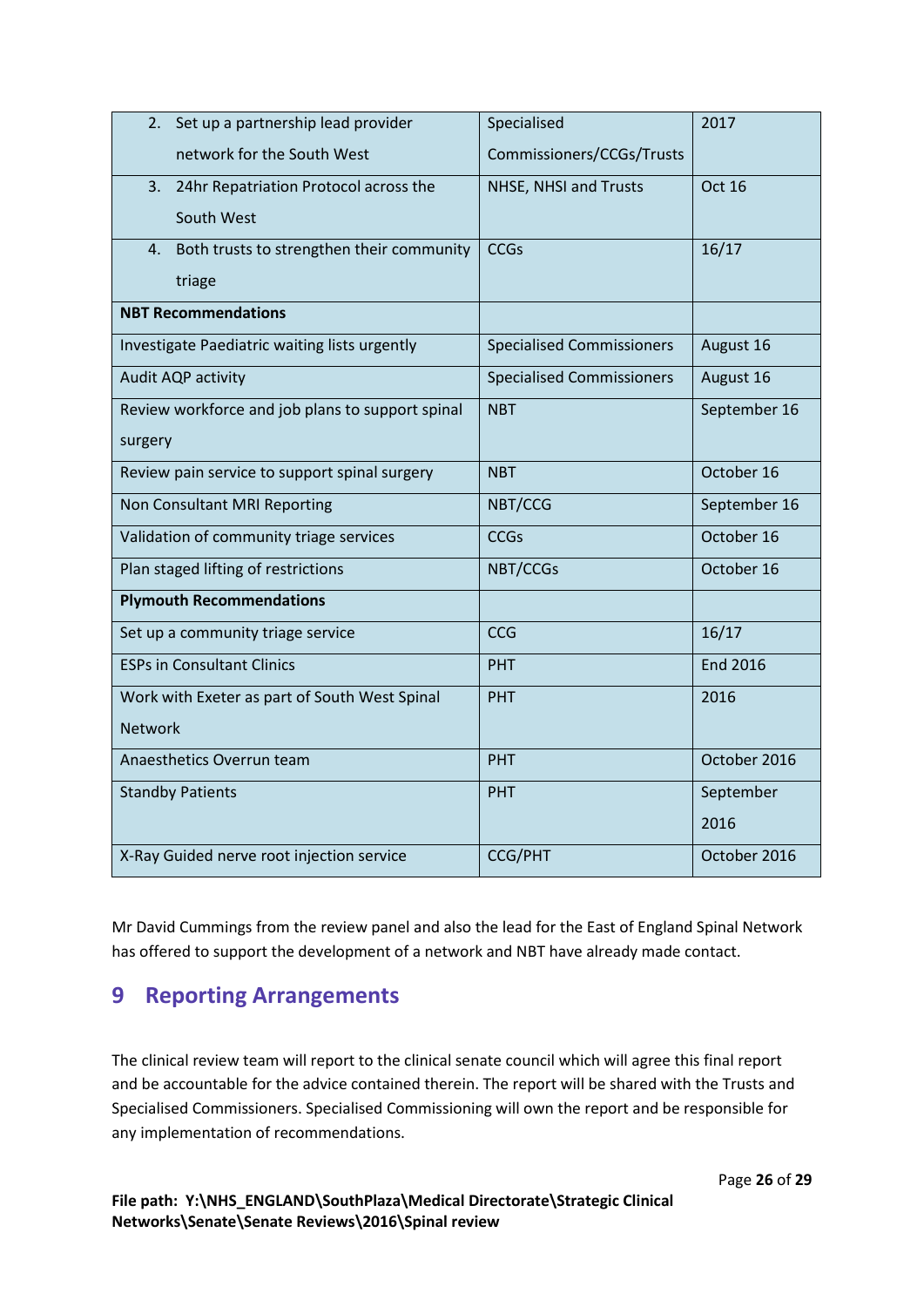The final report will go to the following groups for sign off at the end of June;

- South West Clinical Senate Council
- Directors' Group, NHS England, South West
- Regional Director, NHS England South West

The final report will then also be shared again with;

- South West Trusts delivering spinal care
- **•** Specialised Commissioners
- South West CCGs
- Professor Charles Greenough and the Improving Spinal Care Team group
- Complex Spinal CRG (currently being set up)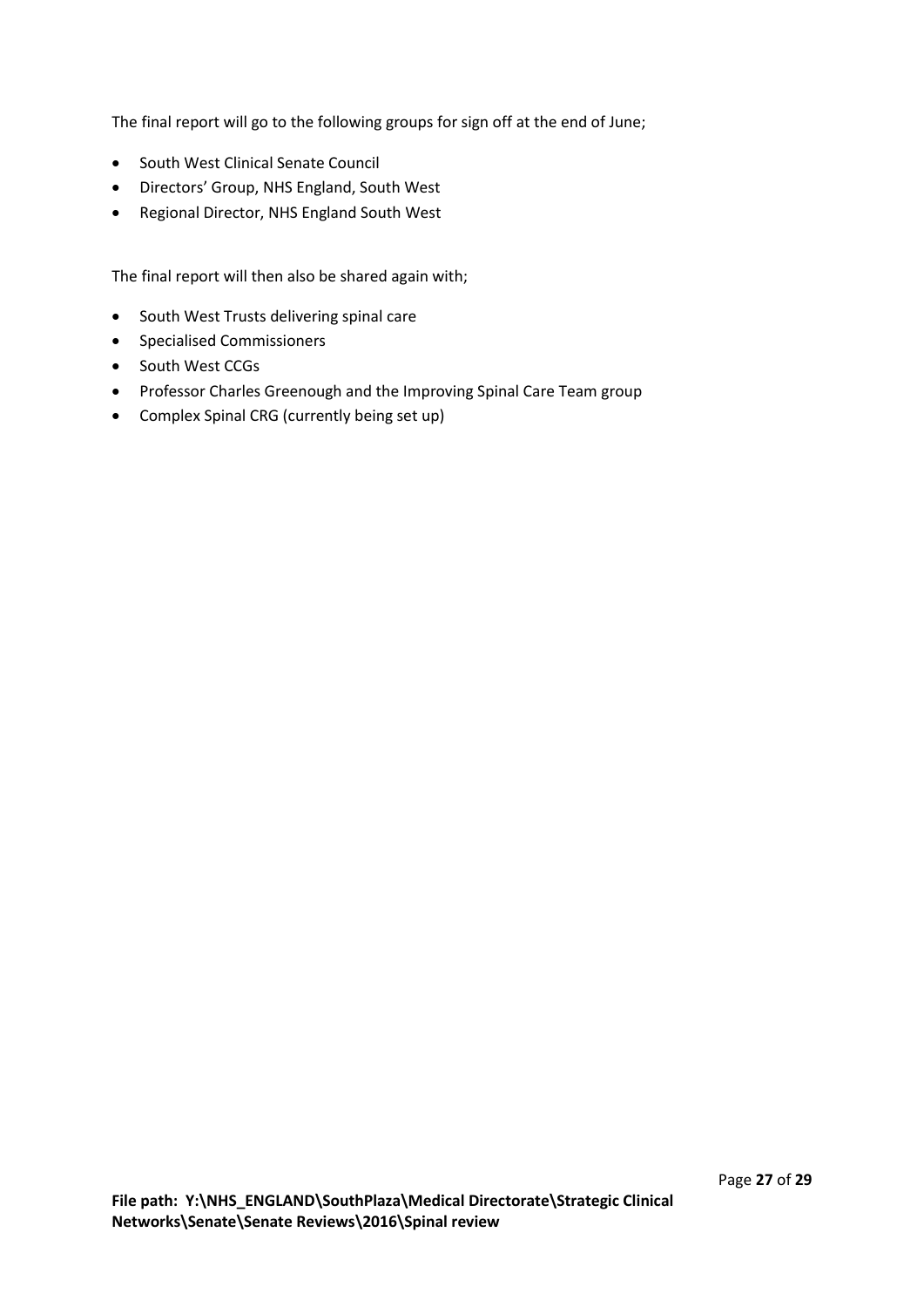# <span id="page-27-0"></span>**10 Appendices**

These appendices will be shared separately in a zip file or individually due to the number and size of appendices. Please email the senate administrator [sarah.redka@nhs.net](mailto:sarah.redka@nhs.net) to access them if you do not have them.

- 1. Terms of reference
- 2. Clinical review team declarations of interest
- 3. Clinical review team biographies
- 4. Background document
- 5. Panel Questions
- 6. Site visit agendas
- 7. Trust Presentation NBT
- 8. Trust Presentation PHT
- 9. Site visit notes
- 10. Pre-reading
- a) Commissioning Spinal Services guidance for commissioners <http://www.evidence.nhs.uk/Search?ps=20&q=responsible+commissioner>
- b) Improving the Quality of Orthopaedic Care within the NHS in England

<http://www.gettingitrightfirsttime.com/report/>

- c) Letter to commissioners about North Bristol Trust MSK services
- d) NBT 52 week position
- e) NHS England Toolkit for Spinal Surgery
- f) NHS standard contract service specifications for complex spinal surgery

<https://www.england.nhs.uk/commissioning/spec-services/npc-crg/group-d/d14/>

- g) NICE guidelines Low back pain in adults: early management <https://www.nice.org.uk/guidance/cg88>
- h) Plymouth Hospitals Trust Safety & Quality Committee summary report
- i) Plymouth Hospitals Trust waiting list data